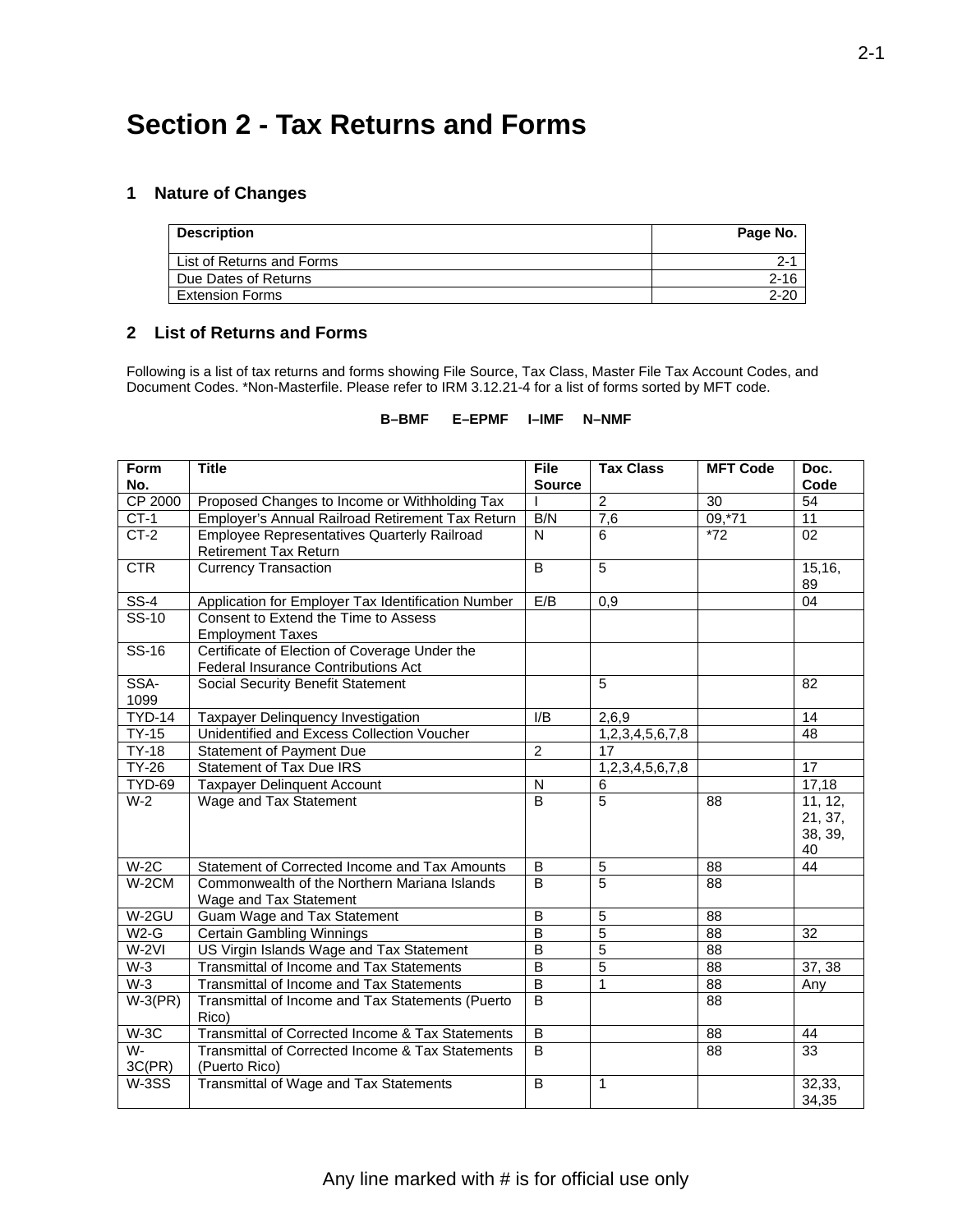| Form<br>No.     | <b>Title</b>                                                                               | <b>File</b><br><b>Source</b> | <b>Tax Class</b>      | <b>MFT Code</b> | Doc.<br>Code |
|-----------------|--------------------------------------------------------------------------------------------|------------------------------|-----------------------|-----------------|--------------|
| $W-4$           | Employee's Withholding Certificate                                                         |                              | 5                     |                 | 42           |
| $W-4E$          | Exemption from Withholding Allowance Certificate                                           |                              | $\overline{5}$        |                 | 42           |
| $W-4P$          | Withholding Certificate for Pension or Annuity                                             |                              | 5                     |                 |              |
|                 | payments                                                                                   |                              |                       |                 |              |
| $W-4S$          | Request for Federal Income Tax Withholding from<br>Sick Pay                                |                              | $\sqrt{5}$            |                 |              |
| $W-4V$          | <b>Voluntary Withholding Request</b>                                                       |                              | 5                     |                 |              |
| $W-5$           | Earned Income Credit Advance Payment Cert.                                                 |                              |                       |                 |              |
| $W-7$           | Application for IRS Individual Taxpayer<br><b>Identification Number</b>                    | T                            | $\overline{2}$        |                 | 96           |
| $W-7$           | Application for IRS Individual Taxpayer<br>Identification Number- Magnetic Tape            | $\mathsf{I}$                 | $\overline{2}$        |                 | 94           |
| W-7SP           | Application for IRS Individual Taxpayer<br>Identification Number - Spanish                 | $\mathsf{I}$                 | $\overline{2}$        |                 | 98           |
| W-7SP           | Application for IRS Individual Taxpayer<br>Identification Number - Magnetic Tape - Spanish | $\mathbf{I}$                 | $\overline{2}$        |                 | 92           |
| $W-7A$          | Application for Adoption Taxpayer Identification<br>Number (ATIN)                          | $\mathsf{I}$                 | 6                     |                 | 96           |
| $W-7P$          | Application for Tax Return Preparer ID Number                                              |                              | 6                     |                 | 91           |
| $W-8$           | <b>Certificate of Foreign Status</b>                                                       |                              |                       |                 |              |
| $W-9$           | Request for Taxpayer Identification Number and<br>certificate                              |                              |                       |                 |              |
| $W-10$          | Dependent Care Provider's Identification & Cert.                                           |                              |                       |                 |              |
| 11C             | Occupational Tax and Registration Return for<br>Wagering                                   | B/N                          | $4, *6$               | 63,*96          | 03           |
| 56              | Notice Concerning Fiduciary Relationship                                                   |                              |                       |                 |              |
| 56F             | Notice Concerning Fiduciary Relationship<br>(Financial Institution)                        |                              |                       |                 |              |
| $514-B$         | <b>Tax Transfer Schedule</b>                                                               |                              | 1,2,3,4,5,6,7,8       |                 | 51           |
| 637             | Application for Registration                                                               |                              |                       |                 |              |
| 706             | United States Estate (and Generation Skipping<br>Transfer) Tax Return                      | B/N                          | $5, *6$               | 52,*53          | 06           |
| 706A            | United States Additional Estate Tax Return                                                 | $\mathsf{N}$                 | $\,6$                 | 52,*53          | $*84$        |
| 706B            | <b>OBSOLETE</b> Generation-Skipping Transfer Tax<br>Return                                 | B                            | 6                     | 52              | 85           |
| 706CE           | Certificate of Payment of Foreign Death Tax                                                |                              |                       |                 |              |
| 706D            | United Sates Additional Estate Tax Return Under<br>Code Section 2057                       | N                            | 6                     | 53              | 84           |
| 706GS<br>(D)    | Generation-Skipping Transfer Tax Return for<br><b>Distribution</b>                         | B                            | 5                     | 78              | 59           |
| 706GS<br>(T)    | Generation-Skipping Transfer Tax Return for<br>Terminations                                | B                            | 5                     | 77              | 29           |
| 706NA           | United States Nonresident Alien Estate Tax Return                                          | B/N                          | $5, *6$               | 52,*53          | 05           |
| 706QDT          | U.S. Estate Tax Return for Qualified Domestic<br><b>Trusts</b>                             | N                            | 6                     | 53              | 85           |
| 709             | United States Gift (and Generation Skipping<br>Transfer) Tax Return                        | B/N                          | $5, *6$               | 51,*54          | 09           |
| $\frac{1}{712}$ | Life Insurance Statement                                                                   |                              |                       |                 |              |
| 720             | Quarterly Federal Excise Tax Return                                                        | B/N                          | $4, *6$               | $03, *45$       | 20,*30       |
| 730             | Monthly Tax return for Wagers                                                              | B                            | 4                     | 64              |              |
| 809             | Receipt for Payment of Taxes                                                               |                              | 1,2,3,4,5,6,7,8<br>.0 |                 | 17,18        |
| 813             | Document Register                                                                          |                              | 1,2,3,4,5,6,7,8<br>.9 |                 | 99           |
| 843             | Claims                                                                                     |                              | 1,2,3,4,5,7,8,9<br>.0 |                 | 54,77        |
| 851             | <b>Affiliations Schedule</b>                                                               |                              |                       |                 |              |
| 872             | Consent to Extend the Time to Assess Tax                                                   |                              |                       |                 |              |
| 872-A           | Special Consent to Extend the Time to Assess Tax                                           |                              |                       |                 |              |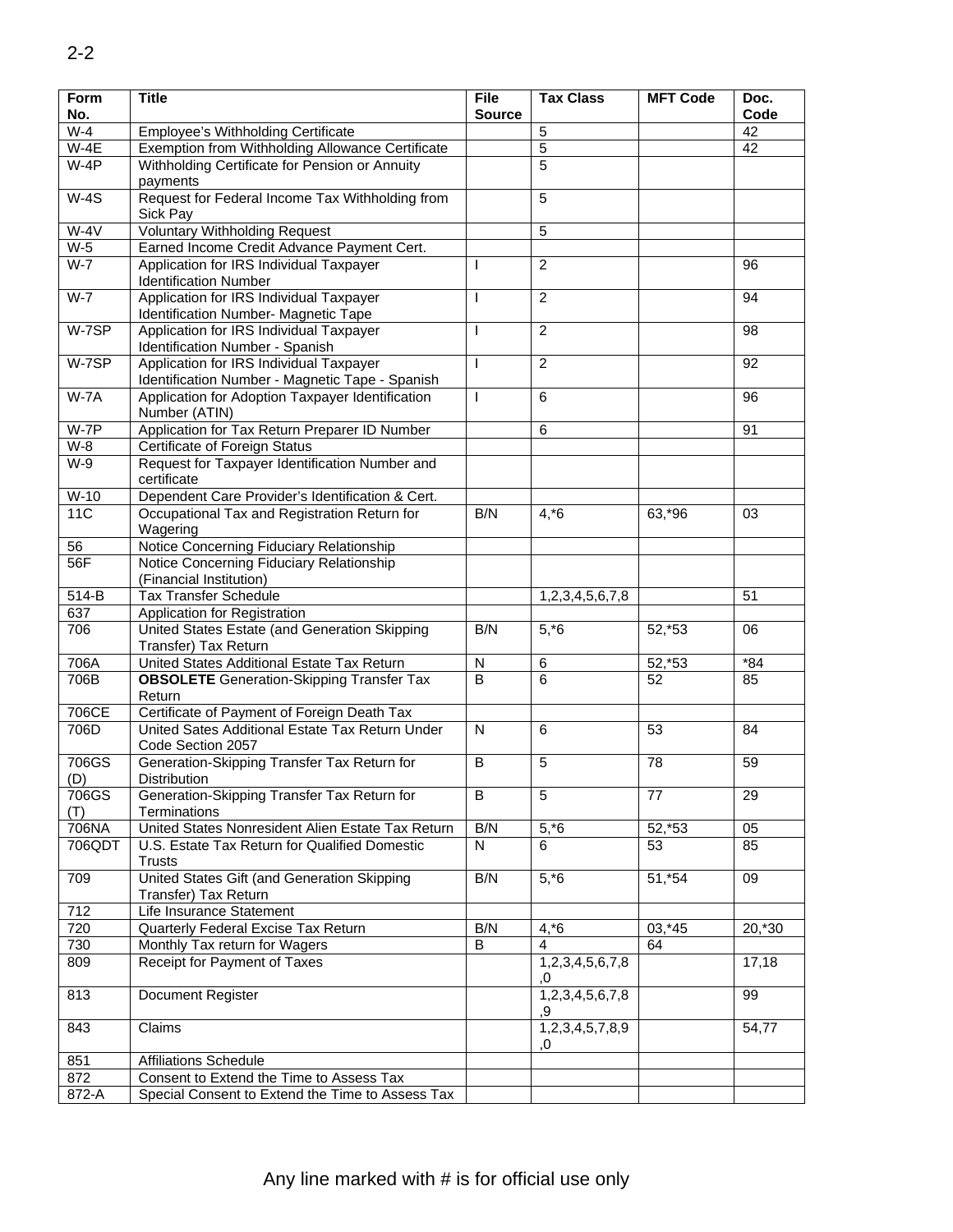| Form<br>No.       | <b>Title</b>                                                                                                                  | <b>File</b><br><b>Source</b> | <b>Tax Class</b> | <b>MFT Code</b> | Doc.<br>Code |
|-------------------|-------------------------------------------------------------------------------------------------------------------------------|------------------------------|------------------|-----------------|--------------|
| 872-B             | Consent to Extend the Time to Assess<br>Miscellaneous Excise Taxes                                                            |                              |                  |                 |              |
| 872-C             | <b>Consent Fixing Period of Limitations Upon</b><br>Assessment of Tax Under Section 4940 of the<br>Internal Revenue Code      |                              |                  |                 |              |
| 872-D             | Consent to Extend the Time on Assessment of Tax<br><b>Preparer Penalty</b>                                                    |                              |                  |                 |              |
| 872-F             | Consent to Extend the Time to Assess Tax<br>Attributable to Items of a Partnership                                            |                              |                  |                 |              |
| $872-N$           | Notice of Termination of Special Consent to Extend<br>the Time to Assess Tax Attributable to Items                            |                              |                  |                 |              |
| 872-O             | Special Consent to Extend the Time to Assess Tax<br>Attributable to a Partnership                                             |                              |                  |                 |              |
| 872-P             | Consent to Extend Time to Assess Tax Attributable<br>to Partnership Items of a Registered Partnership                         |                              |                  |                 |              |
| 872-Q             | Notice of Termination of Special Consent to Extend<br>the Time to Assess Tax Attributable to Items.                           |                              |                  |                 |              |
| 872-R             | Special Consent to Extend the Time to Assess Tax<br>Attributable to Items of an S. Corporation                                |                              |                  |                 |              |
| 872-S             | Consent to Extend the Time to Assess Tax<br>Attributable to Items of an S. Corporation                                        |                              |                  |                 |              |
| $872 - T$         | Notice of termination of Special Consent to Extend<br>to Assess Tax                                                           |                              |                  |                 |              |
| 900               | <b>Tax Collection Waiver</b>                                                                                                  |                              | 2,6,9            |                 | 77           |
| 926               | Return by a Transferor of Property to a Foreign<br>Corporation, Foreign Trust or Estate, or Foreign<br>Partnership            | N                            | 6                | 81              | 32           |
| 928               | Fuel Bond                                                                                                                     |                              |                  |                 |              |
| 940               | Employer's Annual Federal Unemployment Tax<br>Return                                                                          | B/N                          | $8, *6$          | $10, *80$       | 40           |
| 940/940<br>E-FILE | Magnetic Tape Employer's Annual Federal<br>Unemployment Tax Return                                                            | B                            | 8                | 10              | 39           |
| 940PR             | Employer's Annual Federal Unemployment Tax<br>Return, Puerto Rico                                                             | B                            | 8                | 10              | 40           |
| 940V              | Federal Unemployment Tax Return Process<br>Through RPS                                                                        | B                            | 8                | 10              | 70           |
| 941               | Employer's Quarterly Federal Tax Return                                                                                       | B/N                          | $1, *6$          | $01,*17$        | 41           |
| 941               | Magnetic Tape Employer's Quarterly Federal Tax<br>Return                                                                      | B                            | 1                | 01              | 35           |
| 941C<br>(PR)      | <b>Statement to Correct Information Previously</b><br>Reported Under the Federal Insurance<br>Contributions Act - Puerto Rico | $\overline{B}$               | 1                | 01              | 41           |
| 941C              | <b>Statement to Correct Information Previously</b><br>Reported Under the Federal Insurance<br><b>Contributions Act</b>        | B                            | $\mathbf{1}$     | 01              |              |
| 941-M             | Employer's Monthly Federal Tax Return                                                                                         | $\sf B$                      | 1                | 01              | 41           |
| 941NMI            | Employer's Tax Return of Northern Marianne<br>Islands                                                                         | N                            | 6                | 17              | 41           |
| 941 On<br>Line    | Employer's Tax Return On Line                                                                                                 | $\overline{B}$               | $\mathbf{1}$     | 01              | 39           |
| 941 E-<br>File    | <b>Electronically Filed Employer's Quarterly Federal</b><br><b>Tax Return</b>                                                 | B                            | $\mathbf{1}$     | 01              | 35           |
| 941PR             | Employer's Quarterly Federal Tax Return, Puerto<br>Rico                                                                       | $\sf{B}$                     | $\mathbf{1}$     | 01              | 41           |
| 941R              | Allocation Schedule for Aggregate Form 941 Filers                                                                             |                              |                  |                 |              |
| 941SS             | Employer's Quarterly Federal Tax Return, Virgin<br>Islands, Guam, American Samoa                                              | B                            | 1                | 01              | 41           |
| 941V              | <b>Employer's Quarterly Tax Return</b>                                                                                        | $\overline{B}$               | 1                | 01              | 70           |
| 941X              | Adjusted Employer's QUARTERLY Federal Tax<br>Return for Claim or Refund                                                       | $\overline{B}$               | $\mathbf{1}$     | 01              | 54           |
|                   |                                                                                                                               |                              |                  |                 |              |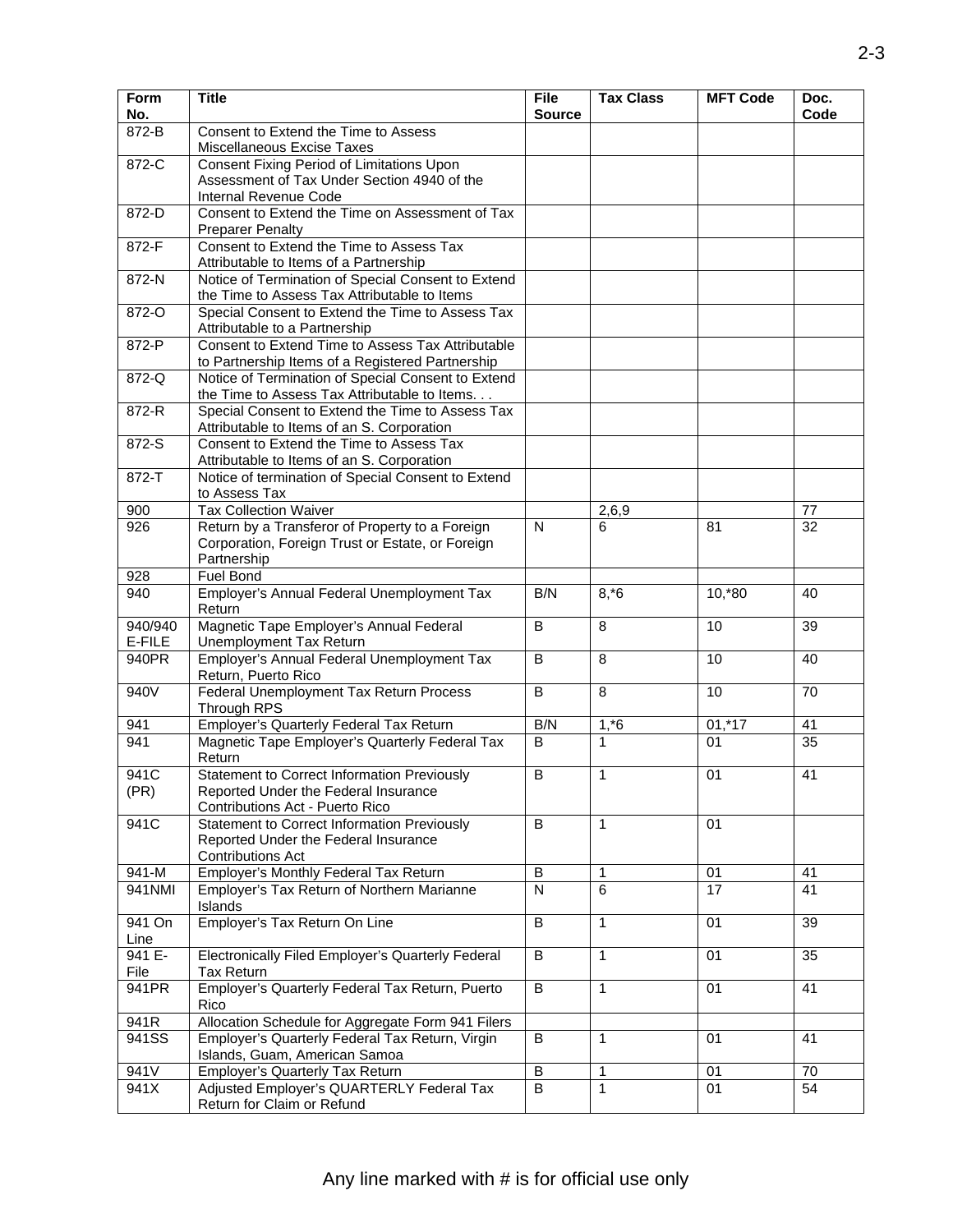| Form<br>No. | <b>Title</b>                                                                                                                                               | <b>File</b><br><b>Source</b> | <b>Tax Class</b> | <b>MFT Code</b> | Doc.<br>Code      |
|-------------|------------------------------------------------------------------------------------------------------------------------------------------------------------|------------------------------|------------------|-----------------|-------------------|
| 941TEL      | Employer's Quarterly Federal Tax Return -                                                                                                                  | B                            | $\mathbf{1}$     | 01              | 41                |
|             | Telephone                                                                                                                                                  |                              |                  |                 |                   |
| 943         | Employer's Annual Federal Tax Return for<br><b>Agricultural Employees</b>                                                                                  | B/N                          | $1, *6$          | $11,*19$        | 43                |
| 943PR       | Employer's Annual Tax Return for Agricultural<br>Employees, Puerto Rico (PSC Only)                                                                         | B                            | 1                | 11              | 43                |
| 943V        | Employer's Annual Return For Agricultural<br>Employees. Process through RPS                                                                                | $\overline{B}$               | $\mathbf{1}$     | 11              | $\overline{70}$   |
| 944         | Employer's Annual Federal Employment Tax<br>Return                                                                                                         | B                            | $\mathbf{1}$     | 14              | 49                |
| 944PR       | Employer's Annual Federal Employment Tax<br>Return - Puerto Rico                                                                                           | B                            | 1                | 14              | 49                |
| 944-SS      | Employer's Annual Federal Employment Tax<br>Return - American Samoa, Guam, U.S. Virgin<br>Islands and the Commonwealth of the Northern<br>Marianna Islands | $\overline{B}$               | $\mathbf{1}$     | 14              | 49                |
| 945         | Annual Return Of Withheld Federal Income Tax                                                                                                               | B                            | $\mathbf{1}$     | 16              | 44, 37            |
| 952         | Consent to Fix Period of Limitation on Assessment<br>of Income Tax                                                                                         |                              |                  |                 |                   |
| 957         | U.S. Information Return by and Officer, Director, or<br>U.S. shareholder with Respect to a Foreign<br>Personal Holding Co.                                 | N                            | 6                | 24              |                   |
| 958         | U.S. Annual Information Return by an Officer or<br>Director with Respect to a Foreign Personal<br>Holding Co.                                              | $\mathsf{N}$                 | 6                | 25              |                   |
| 959         | Return by an Officer, Director, or Shareholder with<br>Respect to the Organization or Reorganization of a<br>Foreign Corp. and Acquisition of its Stock    | N                            | 6                | 26              |                   |
| 964/966     | Corporate Dissolution Indicator                                                                                                                            | B                            | 9                |                 | 78                |
| 982         | Reduction of Tax Attributes Due to Discharge of<br>Indebtedness                                                                                            |                              |                  |                 |                   |
| 990         | Return of Organization Exempt from Income Tax                                                                                                              | B/N                          | $4*6$            | 67              | 90, 93            |
| 990-BL      | Information and Initial Excise Tax Return for Black<br>Lung Benefit Trust and Certain Related Persons                                                      | N                            | 6                | 56              | 88                |
| 990EZ       | Short Form Return of Organization Exempt From<br>Income Tax                                                                                                | B                            | $\overline{4}$   | 67              | 09, 92            |
| 990-H       | US Income Tax Return for Homeowners<br>Associations                                                                                                        |                              |                  |                 |                   |
| 990-N       | <b>Annual Electronic Notice</b>                                                                                                                            | B                            | 4                | 67              | 89                |
| 990-PF      | Private Foundation or Section 4947(a)(1) Non-<br>exempt Charitable Trust                                                                                   | B/N                          | $4, *6$          | 44              | 91                |
| 990-T       | Exempt Organization Business Income Tax Return                                                                                                             | B/N                          | $3, *6$          | 34              | 93                |
| 990-W       | <b>Estimated Tax on Unrelated Business Taxable</b><br>Income for Tax-Exempt Organization                                                                   |                              |                  |                 |                   |
| 1000        | <b>Ownership Certificate</b>                                                                                                                               |                              |                  |                 |                   |
| 1001        | Ownership, Exemption, or Reduced Rate<br>Certificate                                                                                                       |                              |                  |                 |                   |
| 1023        | Application for Recognition of Exemption                                                                                                                   |                              |                  |                 | 80                |
|             |                                                                                                                                                            |                              |                  |                 |                   |
| 1024        | Application for Recognition of Exemption                                                                                                                   |                              |                  |                 | 80                |
| 1025        | No Application (Dummy Form Number) - IRC<br><b>Sections</b><br>501(c)(01),(11),(14),(16),(18),(21),(22),(24), and<br>501(d) or 494(a)                      |                              |                  |                 |                   |
| 1026        | Group Exemption - EDS Only - Any IRC Section                                                                                                               |                              |                  |                 |                   |
| 1028        | Application for Recognition of Exemption Under                                                                                                             |                              |                  |                 |                   |
|             | Section 501(a) or for Determination Under Section<br>120                                                                                                   |                              |                  |                 |                   |
| 1040        | U.S. Individual Income Tax Return                                                                                                                          | $\overline{IN}$              | $2, *6$          | 30, 31, *20     | 11, 12,<br>21, 22 |
| 1040A       | U.S. Individual Income Tax Return                                                                                                                          | I.                           | $\overline{2}$   | 30, 31          | 09,10             |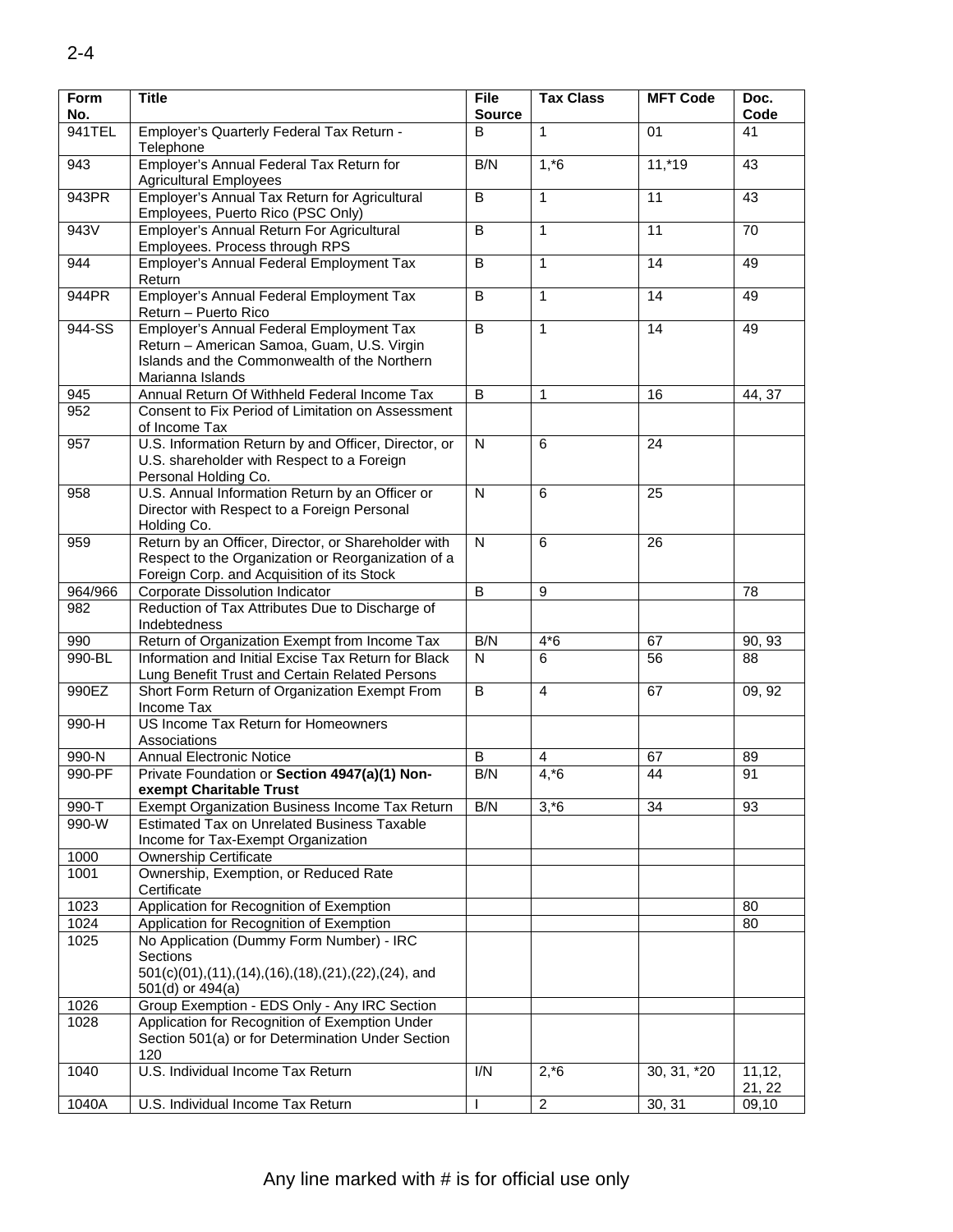| <b>MFT Code</b> | Doc.<br>Code                                                                                                                                                             |
|-----------------|--------------------------------------------------------------------------------------------------------------------------------------------------------------------------|
|                 | 61                                                                                                                                                                       |
|                 | 20                                                                                                                                                                       |
|                 |                                                                                                                                                                          |
| 30, 31          | 07, 08                                                                                                                                                                   |
| 30              | 28                                                                                                                                                                       |
| 30              | 11,21                                                                                                                                                                    |
| 30              | 05                                                                                                                                                                       |
|                 |                                                                                                                                                                          |
|                 |                                                                                                                                                                          |
|                 |                                                                                                                                                                          |
|                 | 72,73                                                                                                                                                                    |
| 30              | 73                                                                                                                                                                       |
|                 |                                                                                                                                                                          |
| 30              | 05,06                                                                                                                                                                    |
|                 | 27                                                                                                                                                                       |
|                 |                                                                                                                                                                          |
| 30, 31          | 26                                                                                                                                                                       |
|                 |                                                                                                                                                                          |
|                 | 70                                                                                                                                                                       |
|                 |                                                                                                                                                                          |
|                 |                                                                                                                                                                          |
|                 |                                                                                                                                                                          |
|                 |                                                                                                                                                                          |
|                 | 11,54                                                                                                                                                                    |
| $05,^*21$       | 44                                                                                                                                                                       |
| 05              | $\overline{36}$                                                                                                                                                          |
| 36              | 81                                                                                                                                                                       |
|                 |                                                                                                                                                                          |
|                 | 17<br>19                                                                                                                                                                 |
|                 |                                                                                                                                                                          |
|                 | 66                                                                                                                                                                       |
| 05              | 39                                                                                                                                                                       |
|                 |                                                                                                                                                                          |
|                 |                                                                                                                                                                          |
|                 | 39                                                                                                                                                                       |
|                 | $\overline{25}$                                                                                                                                                          |
|                 |                                                                                                                                                                          |
| 12              | 02                                                                                                                                                                       |
|                 |                                                                                                                                                                          |
|                 | 01                                                                                                                                                                       |
|                 |                                                                                                                                                                          |
|                 | 65, 67                                                                                                                                                                   |
|                 | 67,69                                                                                                                                                                    |
| 06              | 68                                                                                                                                                                       |
|                 |                                                                                                                                                                          |
| 06              | 68                                                                                                                                                                       |
|                 | 22                                                                                                                                                                       |
|                 |                                                                                                                                                                          |
|                 | $\overline{30}$<br>30, 31<br>30, 31, *20,<br>*21<br>$30, 31, *22$<br>$\overline{30}$<br>$\overline{20}$<br>30<br>05<br>05<br>05<br>$\overline{12}$<br>88<br>06,*35<br>06 |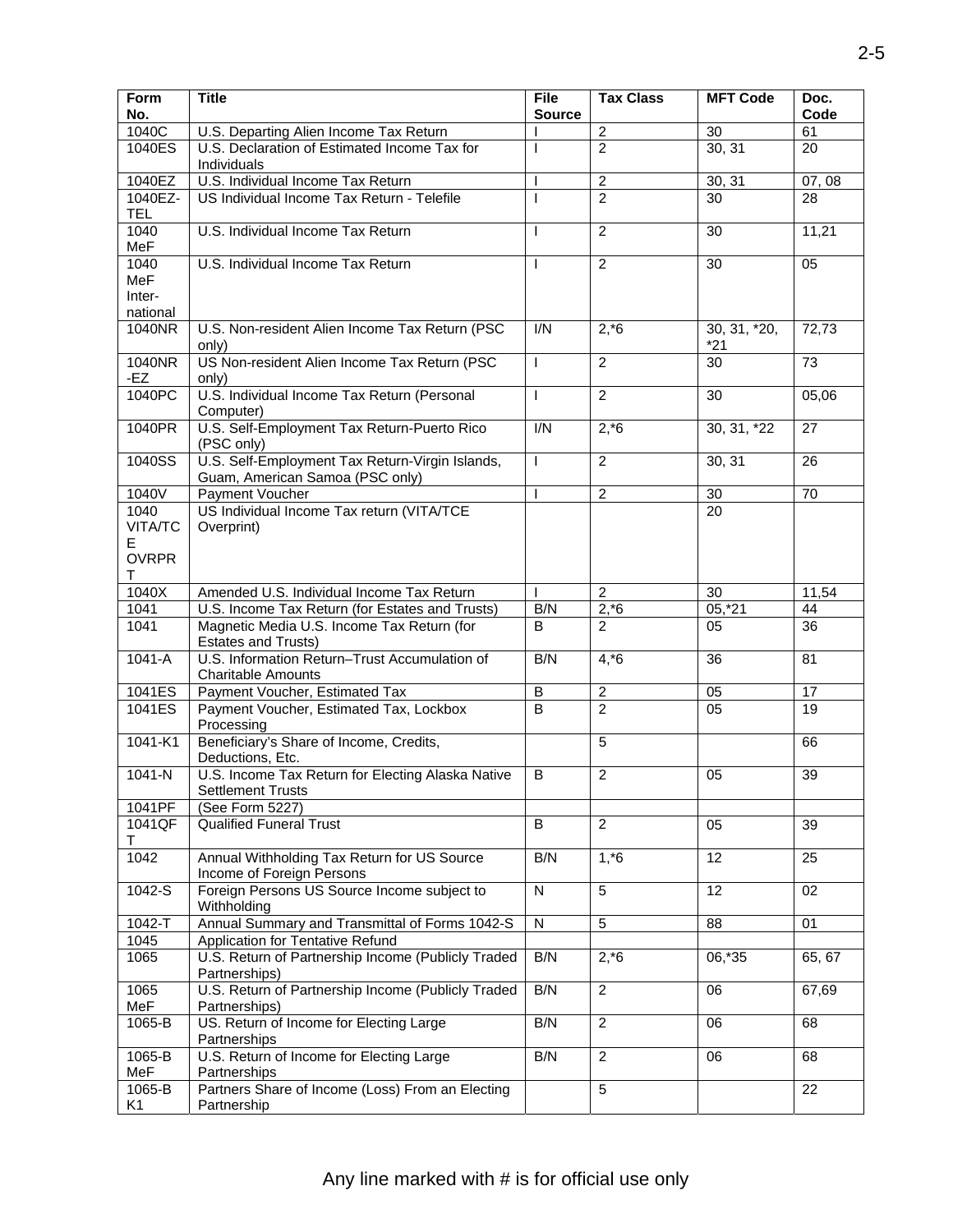| <b>Form</b><br>No.   | <b>Title</b>                                                                                                       | <b>File</b><br><b>Source</b> | <b>Tax Class</b> | <b>MFT Code</b> | Doc.<br>Code      |
|----------------------|--------------------------------------------------------------------------------------------------------------------|------------------------------|------------------|-----------------|-------------------|
| 1065-K1              | Partners Share of Income, Credits, Deductions,                                                                     |                              | 5                |                 | 67                |
|                      | Etc.                                                                                                               |                              |                  |                 |                   |
| 1065-K1<br>MeF       | Partners Share of Income, Credits, Deductions,<br>Etc.                                                             |                              | 5                |                 | 20                |
| 1066                 | Real Estate Mortgage Investment Conduit Income<br><b>Tax Return</b>                                                | B/N                          | $3, *6$          | 07              | 60                |
| 1066<br>SCH Q        | Quarterly Notice to Residual Interest Holder of<br>REMIC Taxable Income or Net Loss Allocation                     | B                            | 3                | 07              | 60                |
| 1078                 | Certificate of Alien Claiming Residence in the<br><b>United States</b>                                             |                              |                  |                 |                   |
| 1096                 | Annual Summary and Transmittal of US<br><b>Information Returns</b>                                                 | I/B                          | 5                | 88              | 39, 40,<br>69     |
| 1098                 | Mortgage Interest Statement                                                                                        |                              | 5                |                 | 81                |
| 1098C                | C (Contributions of Motor Vehicles, Boats and<br>Airplanes)                                                        |                              |                  |                 |                   |
| 1098E                | Student Loan Interest Statement                                                                                    |                              | 5                |                 | 84                |
| 1098T                | <b>Tuition Statement</b>                                                                                           |                              | $\overline{5}$   |                 | 83                |
| 1099-A               | Acquisition or Abandonment of Secured Property                                                                     |                              | $\overline{5}$   |                 | 80                |
| 1099-B               | Proceeds From Real Estate Broker and Barter<br>Exchange Transactions.                                              |                              | $\overline{5}$   |                 | 79                |
| 1099-C               | <b>Cancellation of Debt</b>                                                                                        |                              | 5                |                 | 85                |
| 1099-                | Changes in Corporate Control and Capital                                                                           |                              | 5                |                 | 73                |
| CAP                  | Structure                                                                                                          |                              |                  |                 |                   |
| 1099-<br><b>DIV</b>  | <b>Dividends and Distributions</b>                                                                                 |                              | 5                |                 | 91                |
| 1099-G               | <b>Certain Government Payments</b>                                                                                 |                              | 5                |                 | 86                |
| 1099-H               | Health Coverage Tax Credit (HCTC) Advance<br>Payments                                                              |                              | 5                |                 | 71                |
| 1099-<br><b>INT</b>  | Interest Income                                                                                                    |                              | 5                |                 | 92                |
| 1099-<br><b>LTC</b>  | Long term care and accelerated death benefits                                                                      |                              | 5                |                 | 93                |
| 1099-<br><b>MISC</b> | Miscellaneous Income                                                                                               |                              | $\overline{5}$   |                 | 95                |
| $1099-SA$            | Distributions from an HSA, Archer Medical Savings<br>Account (MSA), or Medicare + Choice MSA                       |                              | 5                |                 | 94                |
| 1099-<br>OID         | <b>Original Issue Discount</b>                                                                                     |                              | 5                |                 | 96                |
| 1099-<br>PATR        | Taxable Distributions Received from Cooperatives                                                                   |                              | 5                |                 | 97                |
| 1099-Q               | Payments from Qualified Education Programs<br>(Under Sections 529 and 530)                                         |                              | 5                |                 | 31                |
| 1099-R               | Distributions from Pensions, Annuities, Retirement<br>or Profit-Sharing Plans, IRA's, Insurance Contracts,<br>etc. | B                            | 5                | 88              | 98                |
| 1099-S               | Proceeds from Real Estate Transactions                                                                             |                              | 5                |                 | 75                |
| 1116                 | Computation of Foreign Tax Credit-Individual,<br>Fiduciary or Nonresident Alien Individual                         |                              |                  |                 |                   |
| 1118                 | Computation of Foreign Tax Credit-Corporations                                                                     |                              |                  |                 |                   |
| 1120                 | U.S. Corporation Income Tax Return                                                                                 | B/N                          | $3, *6$          | 02,*32          | $10, 11, *2$<br>0 |
| 1120-A               | U.S. Short Form Corporation Tax Return                                                                             | B                            | 3                | 02              | 09                |
| 1120-C               | U.S. Income Tax Return for Cooperative<br>Associations                                                             | B                            | 3                | 02              | 03                |
| 1120SF               | U.S. Income Tax Return for Designated Settlement<br>Funds                                                          | В,                           | $\mathbf{3}$     | 02              | 06                |
| 1120-F               | U.S. Income Tax Return of Foreign Corporations                                                                     | B/N                          | $3, *6$          | 02,*32          | 66,67             |
| 1120FS               | U.S. Income Tax Return of a Foreign Sales                                                                          | B/N                          | $3, *6$          | 02,*32          | $*69,07$          |
| С                    | Corporation (PSC Only)                                                                                             |                              |                  |                 |                   |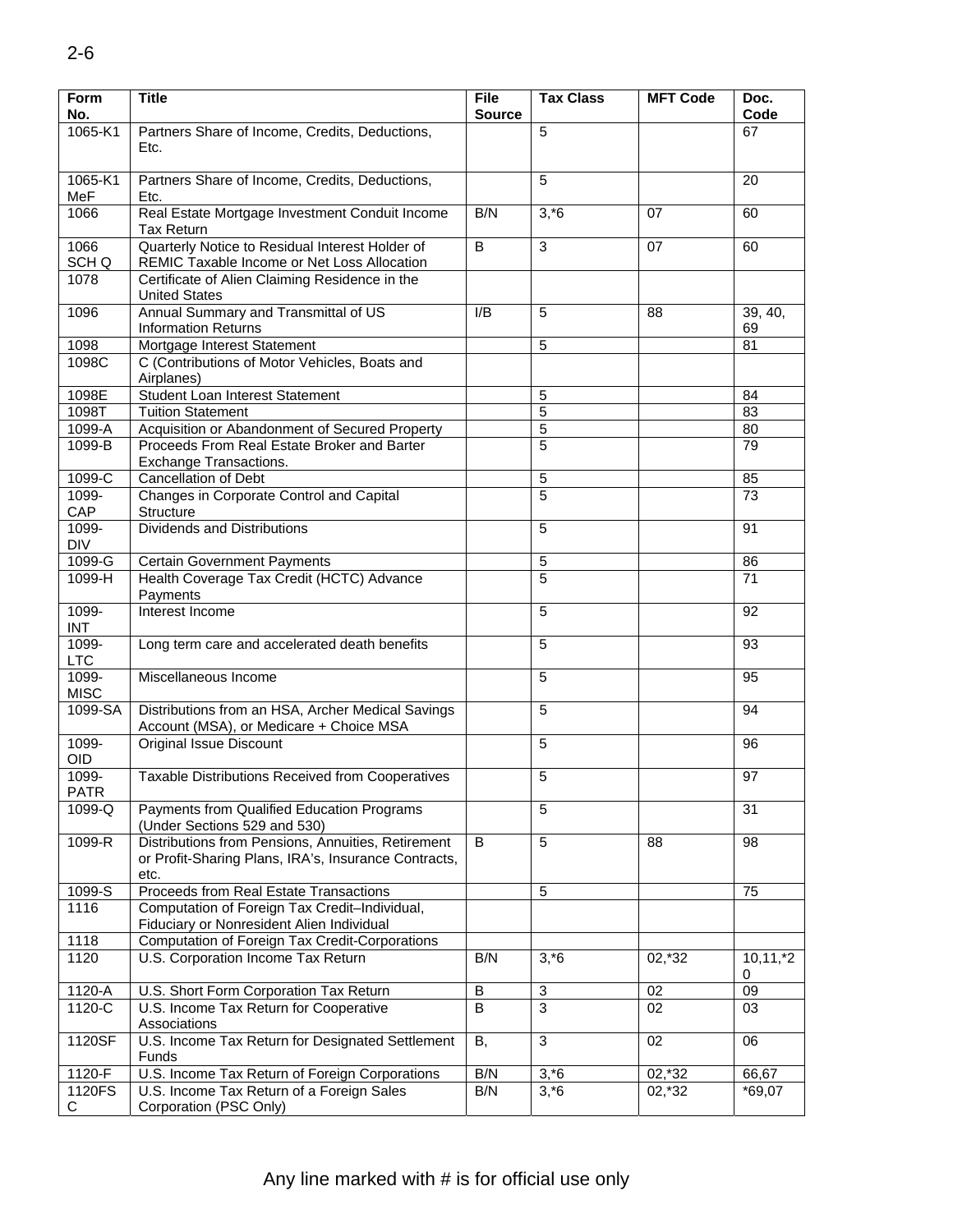| <b>Form</b><br>No.       | <b>Title</b>                                                                                                 | File<br><b>Source</b> | <b>Tax Class</b>    | <b>MFT Code</b> | Doc.<br>Code           |
|--------------------------|--------------------------------------------------------------------------------------------------------------|-----------------------|---------------------|-----------------|------------------------|
| $1120-H$                 | US Income Tax Return for Homeowner<br>Associations                                                           | B                     | ن                   | 02              | 71                     |
| 1120-IC-<br><b>DISC</b>  | <b>Interest Charge Domestic International Sales</b><br><b>Corporation Return</b>                             | ${\sf N}$             | $\,6\,$             | $*23$           | 69,*20                 |
| 1120S-<br>K <sub>1</sub> | Shareholder's Share of Undistributed Taxable<br>Income, Credits, Deductions, etc.                            |                       | 5                   |                 | 67                     |
| 1120L                    | U.S. Life Insurance Company Income Tax Return                                                                | B/N                   | $3, *6$             | $02,*32$        | $11,*15$               |
| $1120 -$                 | Return for Nuclear Decommissioning Trusts and                                                                | B/N                   | $3, *6$             | $02,*32$        | 08, *20                |
| <b>ND</b>                | <b>Certain Related Persons</b>                                                                               |                       |                     |                 |                        |
| 1120PC                   | U.S. Property and Casualty Insurance Company<br>Income Tax Return                                            | $\overline{B}$        | $\overline{3}$      | 02              | $\overline{13}$        |
| $1120 -$<br>POL          | U.S. Income Tax Return of Political Organization                                                             | $\overline{B}$        | $\mathbf{3}$        | 02              | 20                     |
| 1120<br><b>REIT</b>      | U.S. Income Tax Return for Real Estate Investment<br><b>Trusts</b>                                           | $\overline{B}$        | $\overline{3}$      | $\overline{02}$ | $\overline{12}$        |
| 1120RI<br>С              | U.S. Income Tax Return for Regulated Investment<br>Companies                                                 | B                     | $\overline{3}$      | 02              | 05                     |
| $1120-S$                 | U.S. Small Business Corporation Income Tax<br>Return                                                         | B/N                   | $3, *6$             | $02,*31$        | $16, *20$              |
| 1120W                    | <b>Estimated Tax for Corporation</b>                                                                         |                       | $\sqrt{3}$          | 02              | 10                     |
| 1120W<br>(FY)            | <b>Fiscal Year Corporation Estimated Tax</b>                                                                 |                       | $\overline{3}$      | 02              | 10                     |
| 1120X                    | Amended U.S. Corporation Income Tax Return                                                                   | B/N                   | $3, *6$             | 02              | $10,54,*2$<br>$0, *32$ |
| 1122                     | Authorization and Consent of Subsidiary<br>Corporation to be Included in a Consolidated<br>Income Tax Return |                       |                     |                 |                        |
| 1127                     | Application for Extension of Time for Payment of<br>Tax                                                      |                       | 2                   |                 | 77                     |
| 1128                     | Application for Change in Accounting Period                                                                  |                       |                     |                 |                        |
| 1138                     | Extension of Time for Payment of Taxes by a                                                                  |                       |                     |                 |                        |
|                          | Corporation Expecting a net Loss Carry back                                                                  |                       |                     |                 |                        |
| 1139                     | <b>Corporation Application for Tentative Refund</b>                                                          | $\overline{B}$        | 3                   | 02              | 84                     |
| 1164PR                   | Disbursing Center Notification of Undelivered<br><b>Refund Checks</b>                                        |                       | 1,2,3,4,5,<br>6,7,8 |                 | 45                     |
| 1296                     | Assessment Against Transferee of Fiduciary                                                                   |                       |                     |                 |                        |
| 1310                     | Statement of Person Claiming Refund Due a                                                                    |                       |                     |                 |                        |
|                          | Deceased Taxpayer<br>Notice of Adjustment (NMF)                                                              |                       |                     |                 |                        |
| 1331<br>1331B            | Notice of Adjustment                                                                                         |                       |                     |                 |                        |
| 1331C                    | Notice of Adjustment (Wage or Excise Tax)                                                                    |                       |                     |                 |                        |
| 1363                     | <b>Export Exemption Certificate</b>                                                                          |                       |                     |                 |                        |
| 1962                     | <b>Advance Payment Record</b>                                                                                |                       | 1,2,3,4,5,          |                 | 17                     |
|                          |                                                                                                              |                       | 6,7,8               |                 |                        |
| 2032                     | Contract Coverage Under Title II of the Social<br>Security Act                                               |                       |                     |                 |                        |
| 2063                     | U.S. Departing Alien Income Tax Statement                                                                    |                       |                     |                 |                        |
| 2106                     | <b>Employee Business Expenses</b>                                                                            |                       |                     |                 |                        |
| 2106EZ                   | Unreimbursed Employee Business Expenses                                                                      |                       |                     |                 |                        |
| 2119                     | Sale or Exchange of Principal Residence                                                                      |                       |                     |                 |                        |
| 2120                     | Multiple Support Declaration                                                                                 |                       |                     |                 |                        |
| 2137                     | Monthly Tax Return-Manufacturers of Cigarette<br>Papers and Tubes                                            | N                     | 6                   | 90              | 86                     |
| 2158                     | <b>Credit Transfer Voucher</b>                                                                               |                       | 1,2,3,4,5,<br>6,7,8 |                 | 58                     |
| 2210                     | Underpayment of Estimated Income Tax by<br>Individuals and Fiduciaries                                       |                       |                     |                 |                        |
| 2210F                    | Underpayment of Estimated Taxes by Farmers and<br>Fishermen                                                  |                       |                     |                 |                        |
| 2220                     | Underpayment of Estimated Income Tax by                                                                      |                       |                     |                 |                        |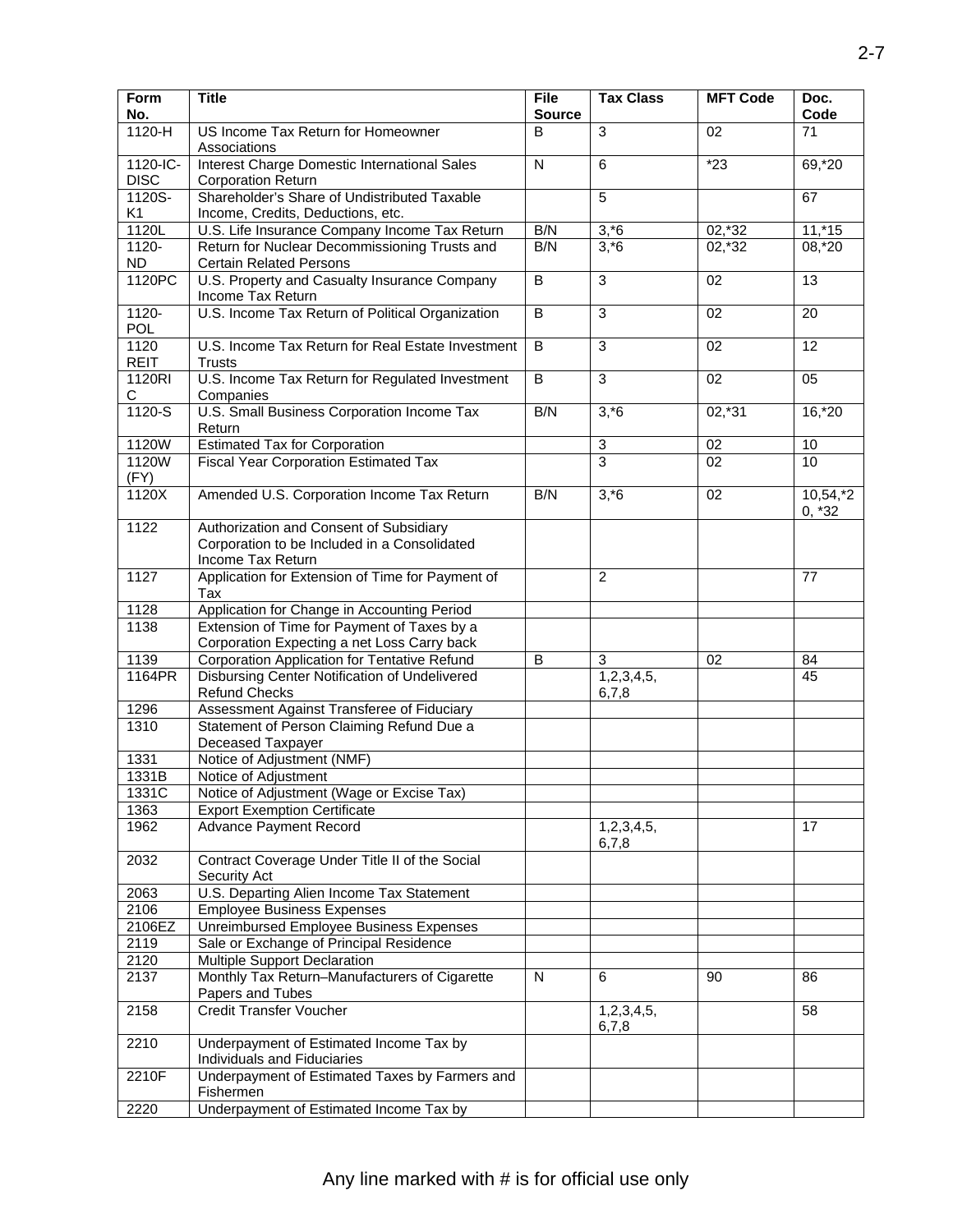| <b>Form</b><br>No. | <b>Title</b>                                                                                                                                                                       | <b>File</b><br><b>Source</b> | <b>Tax Class</b>                | <b>MFT Code</b> | Doc.<br>Code     |
|--------------------|------------------------------------------------------------------------------------------------------------------------------------------------------------------------------------|------------------------------|---------------------------------|-----------------|------------------|
|                    | Corporation                                                                                                                                                                        |                              |                                 |                 |                  |
| 2287               | Dishonored Check Posting Voucher                                                                                                                                                   |                              | 1,2,3,4,5,<br>6,7,8             |                 | 87               |
| 2287(C)            | Advice of Dishonored Check                                                                                                                                                         |                              | 1,2,3,4,5,<br>6,7,8             |                 | 17               |
| 2290               | Heavy Highway Vehicle Use Tax Form                                                                                                                                                 | B/N                          | $4, *6$                         | 60,*93          | 95               |
| 2290-EZ            | Heavy Highway Vehicle Use Tax Return for Filers<br>With a Single Vehicle                                                                                                           | B                            | $\overline{4}$                  | 60              | 95               |
| 2290<br>(FR)       | Heavy Highway Vehicle Use Tax Form (French<br>Version)                                                                                                                             | B/N                          | $4, *6$                         | 60,*93          | 95               |
| 2290<br>(SP)       | Heavy Highway Vehicle Use Tax Form (Spanish<br>Version                                                                                                                             | B/N                          | $4, *6$                         | 60,*93          | 95               |
| 2350               | Application for Extension of Time To File U.S.<br>Income Tax Return For U.S. Citizens and Resident<br>Aliens Abroad Who Expect To Qualify for Special<br>Tax Treatment (AUSC only) | $\mathbf{I}$                 | 2                               | 30              | 77.04            |
| 2363               | Master File Entity Change                                                                                                                                                          |                              | 2,6,9,                          | 00              | 63               |
| 2363A              | <b>Exempt Organization BMF Entity Change</b>                                                                                                                                       |                              | 9,0                             |                 | 80,81            |
| 2424               | Account Adjustment Voucher                                                                                                                                                         |                              | 1,2,3,4,5,<br>6,7,8,0           |                 | 24               |
| 2438               | Regulated Investment Co.-Undistributed Capital<br>Gains Tax Return                                                                                                                 | $\mathsf{N}$                 | 6                               | 38              | 86               |
| 2439               | Notice to Shareholder of Undistributed Long-Term<br><b>Capital Gains</b>                                                                                                           |                              |                                 |                 |                  |
| 2441               | Child and Dependent Care Expenses                                                                                                                                                  |                              |                                 |                 |                  |
| 2553               | Election by Small Business Corporation                                                                                                                                             | B                            | 9                               | 93              | 53               |
| 2555               | Foreign Earned Income                                                                                                                                                              |                              |                                 |                 |                  |
| 2555EZ             | Foreign Earned Income Exclusion                                                                                                                                                    |                              |                                 |                 |                  |
| 2617               | Prepayment Return-Tobacco Products Taxes                                                                                                                                           | N                            | 6                               | 90              | 37               |
| 2650               | <b>TDA/TDI Transfer</b>                                                                                                                                                            |                              | 2,6,9                           |                 | 50               |
| 2678               | <b>Employer Appointment of Agent</b>                                                                                                                                               |                              |                                 |                 |                  |
| 2688               | Application for Additional Extension of Time to File<br>U.S. Individual Income Tax Return (Obsolete for<br>TY 2005 and subsequent)                                                 | I/B                          | 2,9                             | 30, 51          | 77,04            |
| 2710               | Appeals Division Action and Transmitted<br>Memorandum                                                                                                                              |                              | 1,2,3,4,5,6,7,8                 |                 | 47               |
| 2749               | <b>Request for Trust Fund Recovery Penalty</b><br>Assessment                                                                                                                       | B/N                          | 3,6,9                           | 17              | 77               |
| 2848               | Power of Attorney and Declaration of<br>Representative                                                                                                                             |                              |                                 |                 |                  |
| 2859               | Request for Quick or Prompt Assessment                                                                                                                                             |                              | 1,2,3,4,5,6,7,8                 |                 | 51               |
| 2859C<br>(B)       | Collection Request for BMF Quick or Prompt<br>Assessment                                                                                                                           |                              |                                 |                 |                  |
| 2859C<br>(I)       | <b>Collection Request for Quick or Prompt</b><br>Assessment                                                                                                                        |                              |                                 |                 |                  |
| 3115               | Application for Change in Accounting Method                                                                                                                                        |                              |                                 |                 |                  |
| 3177<br>A/B/C      | Notice of Action for Entry on Master File                                                                                                                                          |                              | 1, 2, 3, 4, 5, 6,<br>7, 8, 9, 0 | 29, 74          | 14, 49,<br>77,78 |
| 3206               | Information Statement by United Kingdom<br>Withholding Agents Paying Dividend from United<br>States Corporations to Residents of the U.S. and<br><b>Certain Treating Countries</b> |                              |                                 |                 |                  |
| 3244               | <b>Payment Posting Voucher</b>                                                                                                                                                     |                              | 1,2,3,4,5,6,7,8<br>.0           |                 | 17,18            |
| 3244A              | Payment Posting Voucher-Examination                                                                                                                                                |                              | 1,2,3,4,5,<br>6,7,8             |                 | 18               |
| 3245               | Posting Voucher, Refund Check Cancellation or<br>Repayment                                                                                                                         |                              | 1,2,3,4,<br>5,6,7,8,0           |                 | 45               |
| 3249               | Notice of Non-Receipt of Tax Return                                                                                                                                                |                              | 9                               |                 | 49               |
| 3258               | <b>Summary Transfer Voucher</b>                                                                                                                                                    |                              | 1,2,3,4,5,                      |                 | $\overline{58}$  |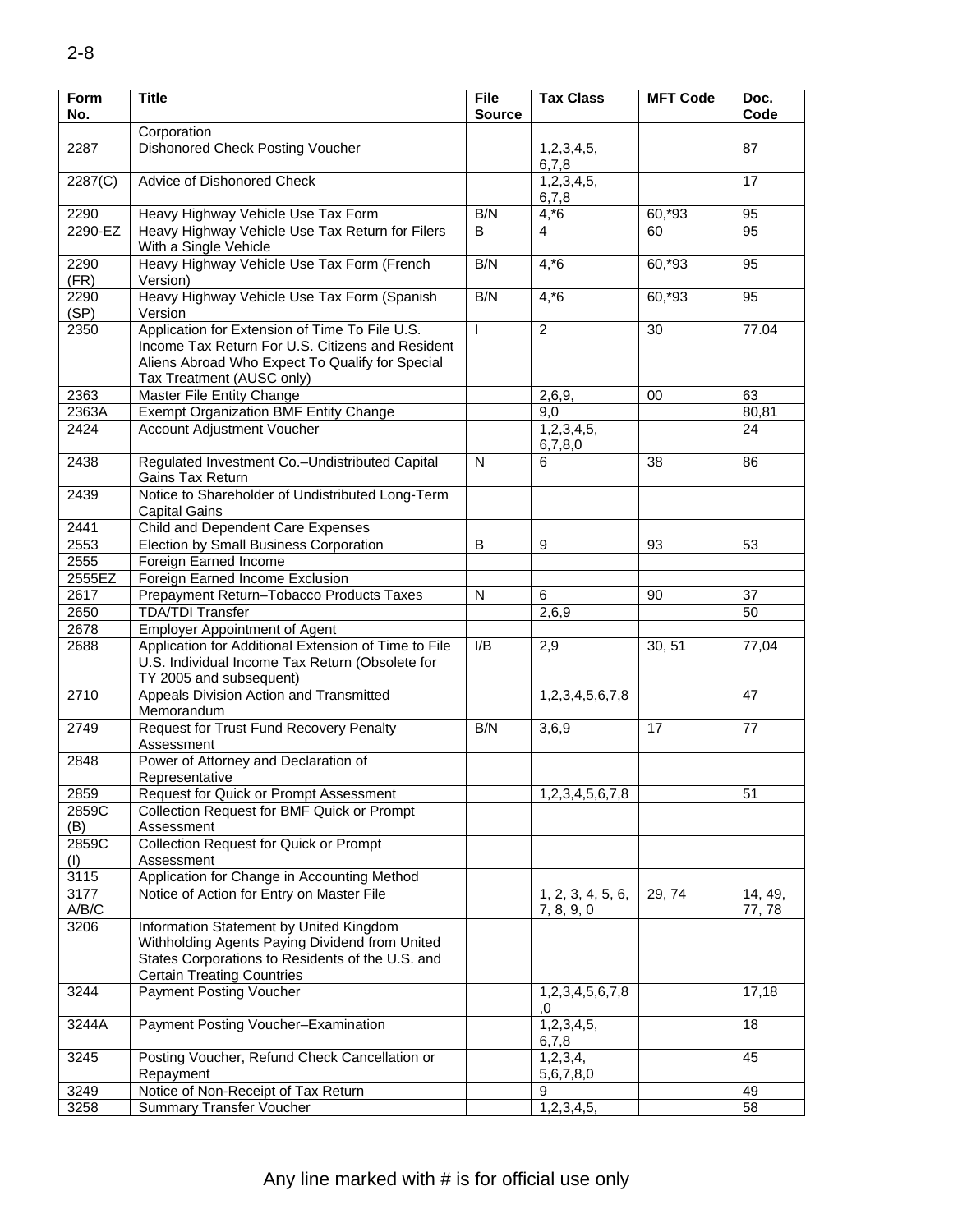| Form             | <b>Title</b>                                                                                 | File           | <b>Tax Class</b> | <b>MFT Code</b> | Doc.            |
|------------------|----------------------------------------------------------------------------------------------|----------------|------------------|-----------------|-----------------|
| No.              |                                                                                              | <b>Source</b>  |                  |                 | Code            |
|                  |                                                                                              |                | 6,7,8            |                 |                 |
| 3354             | Assessment Adjustment Document                                                               |                | 1,2,3,4,5,       |                 | 54              |
|                  |                                                                                              |                | 6,7,8            |                 |                 |
| 3413             | Transaction List (Account Transfer In)                                                       |                | 1,2,3,4,5,       |                 | 51,52           |
|                  |                                                                                              |                | 6,7,8            |                 |                 |
| 3446             | Notice of Federal Tax Due                                                                    |                | 2,5,6            |                 | 17              |
| 3465             | <b>Adjustment Request</b>                                                                    |                | 1,2,3,4,5,6,7,8  |                 | $\overline{54}$ |
|                  |                                                                                              |                |                  |                 |                 |
|                  |                                                                                              |                | 9,0              |                 |                 |
| 3468             | Investment Credit                                                                            |                |                  |                 |                 |
| 3491             | <b>Consumer Cooperative Exemption Application</b>                                            |                |                  |                 |                 |
| 3520             | Annual Return to Report Transactions with Foreign                                            | B              | 3                | 68              | 83              |
|                  | Trusts and Receipt of Foreign Gifts                                                          |                |                  |                 |                 |
| 3520-A           | Annual Information Return of Foreign Trust with a                                            | B              | 3                | 42              | 82              |
|                  | U.S., Owner (under Section 6048(b))                                                          |                |                  |                 |                 |
| 3552             | Prompt Assessment Billing Assembly                                                           |                | 1,2,3,4,5,       |                 | 17,51           |
| 3645             | Computation of Penalty for Failure to File                                                   |                | 6,7,8            |                 |                 |
|                  | Information Returns or Furnish Statements                                                    |                |                  |                 |                 |
| 3646             | Income from Controlled Foreign Corporation                                                   |                |                  |                 |                 |
| 3731             | <b>Unidentified Remittance Voucher</b>                                                       |                | 1,2,3,4,5,6,7,8  |                 | 17              |
|                  |                                                                                              |                | ,0               |                 |                 |
| 3753             | Manual Refund Posting Voucher                                                                |                | 1,2,3,4,5,       |                 | 45              |
|                  |                                                                                              |                | 6,7,8            |                 |                 |
| 3800             | <b>General Business Credit</b>                                                               |                |                  |                 |                 |
| 3809             | Miscellaneous Adjustment Voucher                                                             |                |                  |                 |                 |
| 3870             | <b>Request for Adjustment</b>                                                                |                | 1,2,3,4,5,6,7,8  |                 | 54,77           |
|                  |                                                                                              |                | .9               |                 |                 |
| 3911             | Taxpayer Statement Regarding Refund                                                          |                |                  |                 |                 |
| 3912             | <b>Taxpayer SSN Validation</b>                                                               |                | $\overline{2}$   |                 | 31,63           |
| 3913             | Acknowledgment of Returned Refund Check                                                      |                |                  |                 |                 |
|                  | and/or Savings Bond                                                                          |                |                  |                 |                 |
| 3967             | Payment Overdue                                                                              |                | 2,6              |                 | 17              |
| 3967(C)          | Second Notice of Delinquent Tax Account (CP-                                                 | N              | 2,5,6            |                 | 17              |
|                  | 502)                                                                                         |                |                  |                 |                 |
| 4136             | Computation of Credit for Federal Tax on Fuels                                               |                |                  |                 |                 |
| 4137             | Computation of Social Security Tax on Unreported                                             |                |                  |                 |                 |
|                  | Tip Income                                                                                   |                |                  |                 |                 |
| 4159             | <b>Payment Tracer Request</b>                                                                |                |                  |                 |                 |
| 4224             | Exemption from Withholding of Tax Income                                                     |                |                  |                 |                 |
|                  | Effectively Connected with the Conduct of                                                    |                |                  |                 |                 |
|                  | Business in U.S.                                                                             |                |                  |                 |                 |
| 4251             | Return Chargeout (IDRS)                                                                      |                |                  |                 |                 |
| $\frac{1}{4255}$ | Recapture of Investment Credit                                                               |                |                  |                 |                 |
| 4338             | <b>Transcript Request</b>                                                                    |                | 1,2,3,4,5,6,7,8  |                 | 99              |
|                  |                                                                                              |                | .9               |                 |                 |
| 4338A            | IMF Information or Certified Transcript Request                                              |                |                  |                 |                 |
| 4356A            | Notice of Available Frozen Credit                                                            |                | 2,9              |                 | 77              |
| 4356SP           | Notice of Available Frozen Credit Puerto Rico                                                |                | 2,9              |                 | 77              |
| 4361             | Application for Exemption from Self-Employment                                               |                |                  |                 |                 |
|                  | Tax for Use by Ministers, Members of Religious<br>Orders and Christian Science Practitioners |                |                  |                 |                 |
| 4419             | Application for Filing Information Returns on                                                |                |                  |                 |                 |
|                  | Magnetic Media                                                                               |                |                  |                 |                 |
| 4428             | <b>BMF General Purpose CP Form</b>                                                           |                | 1                |                 | 17,19           |
| 4461             | Application for Approval of Master or Prototype                                              | $\overline{E}$ | $\Omega$         | $\overline{75}$ | 61              |
|                  | Defined Contribution Plan                                                                    |                |                  |                 |                 |
| 4461A            | Application for Approval of Master or Prototype                                              | E              | $\mathbf 0$      | 75              | 62              |
|                  | Defined Benefit Plan                                                                         |                |                  |                 |                 |
| 4461B            | Application for Approval of Master or Prototype                                              |                |                  | 75              |                 |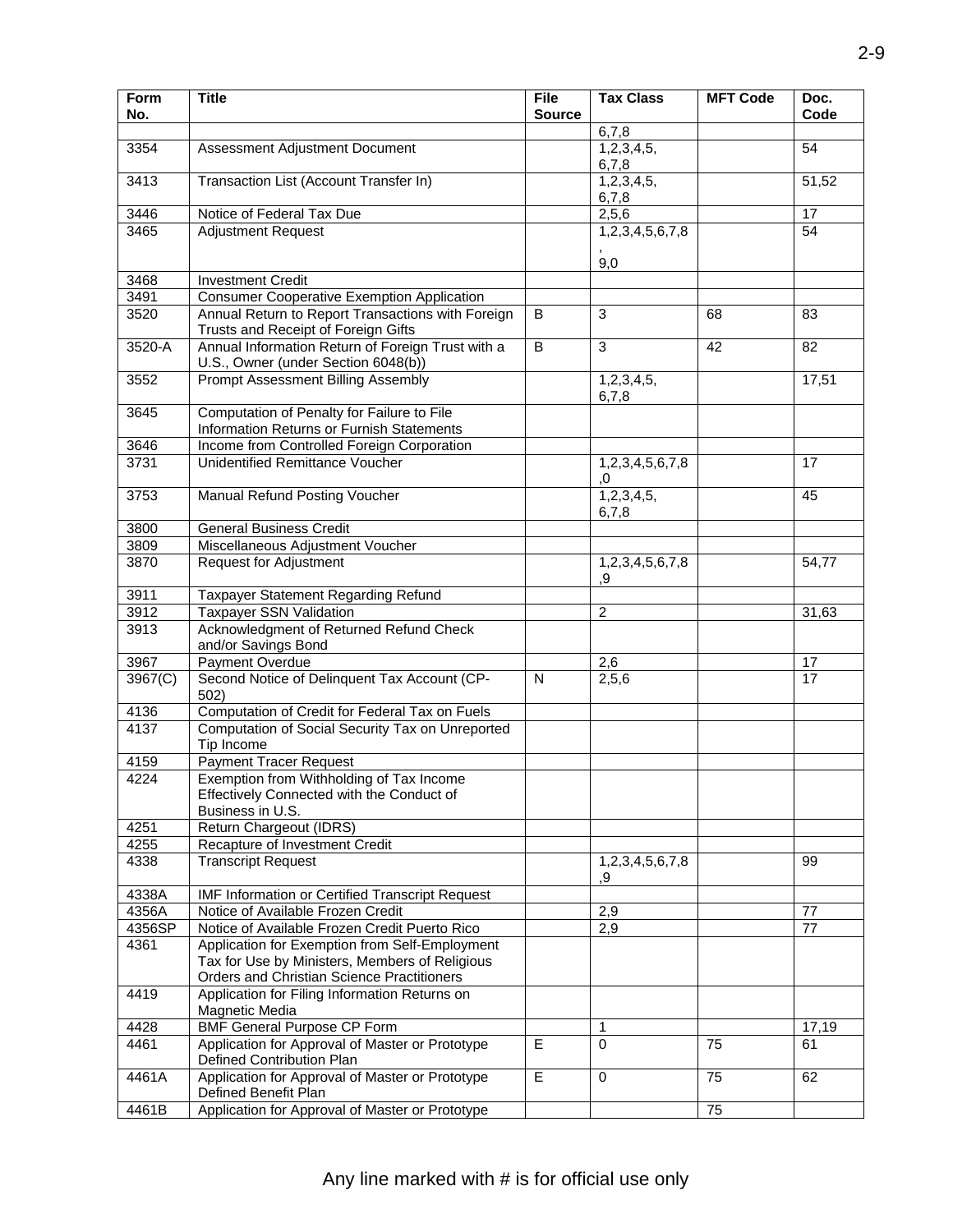| Form<br>No. | <b>Title</b>                                                                                                  | <b>File</b><br><b>Source</b> | <b>Tax Class</b> | <b>MFT Code</b> | Doc.<br>Code    |
|-------------|---------------------------------------------------------------------------------------------------------------|------------------------------|------------------|-----------------|-----------------|
|             | Defined Contribution Plan                                                                                     |                              |                  |                 |                 |
| 4466        | Corporation Application for Quick Refund of<br>Overpayment of Estimated Tax                                   | B                            | 3                |                 | 45              |
| 4506        | Request for Copy of Tax Form                                                                                  |                              |                  |                 |                 |
| 4506-A      | Request for Public Inspection or Copy of Exempt                                                               |                              |                  |                 |                 |
|             | Organization Tax Form                                                                                         |                              |                  |                 |                 |
| 4562        | Depreciation and Amortization Schedule                                                                        |                              |                  |                 |                 |
| 4563        | Exclusion of Income for Bona Fide Residents of                                                                |                              |                  |                 |                 |
|             | American Samoa                                                                                                |                              |                  |                 |                 |
| 4578        | Bond Purchase Plan Approval                                                                                   | E                            | 0                | 74              | 78              |
| 4626        | Computation of Alternative Minimum Tax-<br>Corporations and Fiduciaries                                       | B                            | $\overline{3}$   |                 | 10              |
| 4666-A      | Summary of Employment Tax Examination                                                                         | B                            | 1,8              |                 | 40,41,4<br>2,43 |
| 4667        | Examination Changes Federal Unemployment Tax                                                                  | B                            | 8                |                 | 40              |
| 4668        | <b>Employment Tax Changes Report</b>                                                                          | B                            | 1                |                 | 41,42,4         |
|             |                                                                                                               |                              |                  |                 | 3               |
| 4684        | <b>Casualties and Thefts</b>                                                                                  |                              |                  |                 |                 |
| 4694        | Notification Refund Repayment Check not                                                                       |                              | 1,2,3,4,5,       |                 | 45              |
| 4720        | accepted by Bank<br>Return of Certain Excise Taxes on Charities and                                           | B/N                          | 6,7,8            | 50,*66          | 71              |
|             | Other Persons Under Chap. 41 and 42 of the IRC                                                                |                              | $4, *6$          |                 |                 |
| 4768        | Application for Extension of Time to File a Return<br>and/or Pay U.S. Estate (and Generation-Skipping         | B/N                          | $9, *6$          | 52              | 77,04           |
|             | Transfer) Taxes                                                                                               |                              |                  |                 |                 |
| 4782        | <b>Employee Moving Expense Information</b>                                                                    |                              |                  |                 |                 |
| 4789        | <b>Currency Transaction Report</b>                                                                            |                              | 5                |                 | 89              |
| 4790        | Report of International Transport of Currency or<br>Monetary Instruments                                      |                              | 5                |                 | 63              |
| 4797        | Supplemental Schedule of Gains and Losses                                                                     |                              |                  |                 |                 |
| 4810        | Request for Prompt Assessment under IR Code<br>Section 6501(d)                                                |                              |                  |                 |                 |
| 4835        | Farm Rental Income and Expenses                                                                               |                              |                  |                 |                 |
| 4844        | <b>Request for Terminal Action</b>                                                                            |                              |                  |                 |                 |
| 4868        | Application for Automatic Extension of Time To File<br>U.S. Individual Income Tax Return (IMF-1040<br>series) | L                            | 2                | 30              | 17, 19,<br>77   |
| 4868        | Application for Automatic Extension of Time To File                                                           | $\mathbf{I}$                 | $\overline{2}$   | 30              | 17              |
| MeF         | U.S. Individual Income Tax Return (IMF-1040<br>series)                                                        |                              |                  |                 |                 |
| 4876        | Election to be Treated as a DISC                                                                              |                              |                  |                 |                 |
| 4876-A      | Election to be Treated as an Interest Charge DISC                                                             |                              |                  |                 |                 |
| 4881        | Chapter 42 Taxes - Disqualified Person Foundation                                                             |                              |                  |                 |                 |
|             | Manager                                                                                                       |                              |                  |                 |                 |
| 4952        | Investment Interest Expense Deduction                                                                         |                              |                  |                 |                 |
| 4970        | Tax on Accumulation Distribution of Trusts                                                                    |                              |                  |                 |                 |
| 4972        | Special 10-year Averaging Method                                                                              |                              |                  |                 |                 |
| 5074        | Allocation of Individual Income Tax to Guam or<br>Commonwealth of the Northern Mariana Islands                |                              |                  |                 |                 |
| 5213        | Election to Postpone Determination as to whether                                                              |                              |                  |                 |                 |
|             | the Presumption that an Activity is Engaged in for<br><b>Profit Applies</b>                                   |                              |                  |                 |                 |
| 5227        | Split-Interest Trust Information Return                                                                       | B/N                          | $4, *6$          | 37              | 83              |
| 5300        | Application for Determination for Defined Benefit<br>Plan                                                     | E.                           | 0                | 74              | 53              |
| 5303        | Application for Determination for Collectively<br><b>Bargained Plan</b>                                       | E                            | $\mathbf 0$      | 74              | 03              |
| 5305        | Individual Retirement Trust Account                                                                           |                              |                  |                 |                 |
| 5306        | Application for Approval of Prototype Individual                                                              | E                            | 0                | 75              | 06              |
|             | Retirement Account                                                                                            |                              |                  |                 |                 |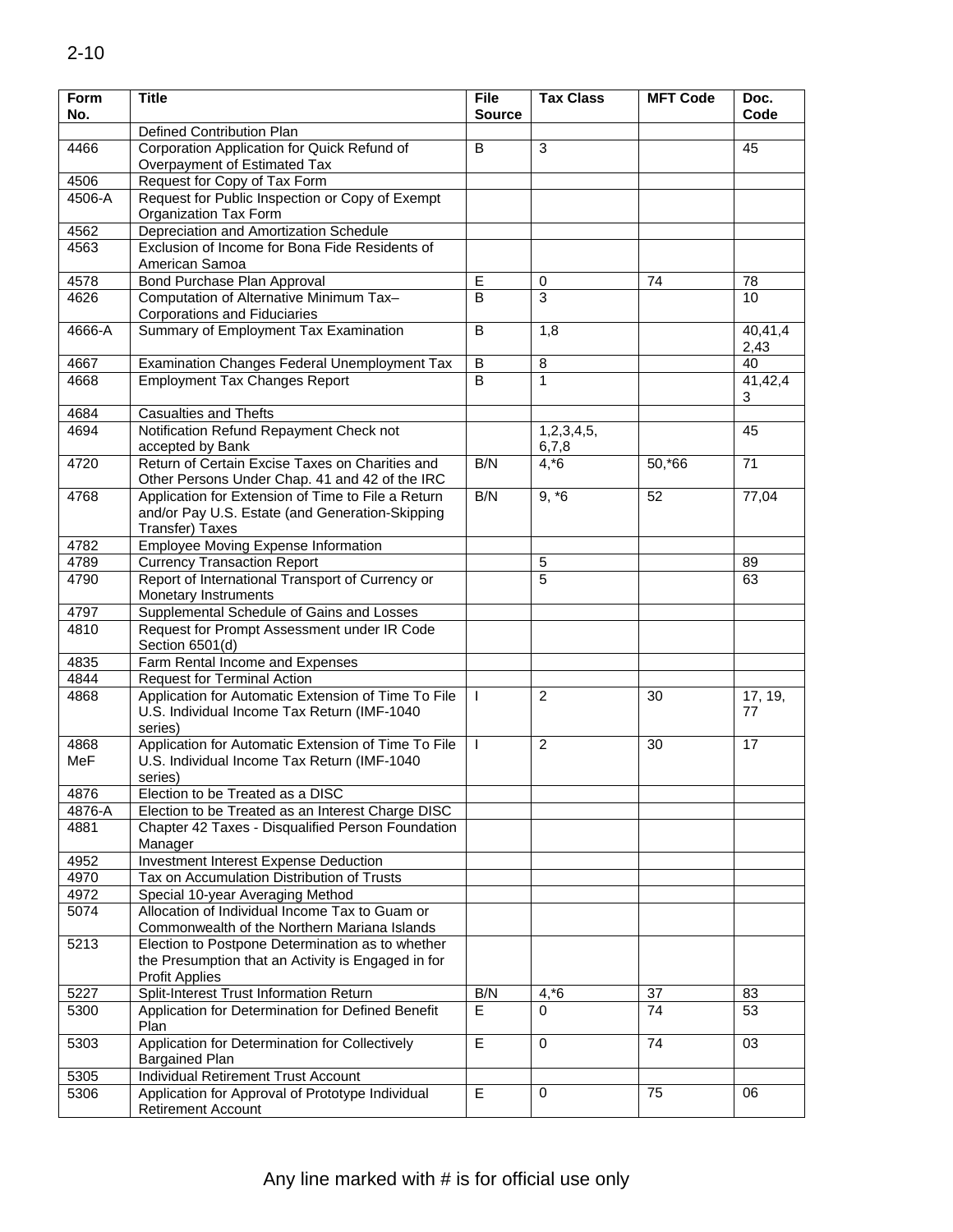| Form<br>No.         | <b>Title</b>                                                                                    | <b>File</b><br><b>Source</b> | <b>Tax Class</b>    | <b>MFT Code</b> | Doc.<br>Code        |
|---------------------|-------------------------------------------------------------------------------------------------|------------------------------|---------------------|-----------------|---------------------|
| 5306SE<br>P         | Application for Approval of Prototype Simplified<br>Employee Pension (SEP)                      | E                            | $\Omega$            | $\overline{75}$ | 60                  |
| 5307                | Short Form Application for Determination for<br>Employee Benefit Plan                           | E                            | $\Omega$            | 74              | 07                  |
| 5308                | Request for Change in Plan/Trust Year                                                           | E                            | 0                   |                 | 77                  |
| 5309                | Application for Determination of Employee Stock<br>Ownership Plan (ESOP)                        | Έ                            | $\mathbf 0$         | 74              | 09                  |
| 5310                | Application for Determination Upon Termination                                                  | E                            | $\mathbf 0$         | 74              | 10                  |
| 5310-A              | Notice of Merger, Consolidation or Transfer of Plan<br>Liabilities                              | E                            | $\mathbf{0}$        | 74              | 11                  |
| 5329                | Return for Individual Retirement Arrangement<br>Taxes                                           | $\overline{A}$               | $\mathbf 0$         | 29              | 11,12,2<br>1, 22,73 |
| 5330                | Return of Initial Excise Taxes Related to Employee<br><b>Benefit Plans</b>                      | B/N                          | $4, *6$             | $*76$           | 35,51               |
| 5344                | <b>Examination Examined Closing Record</b>                                                      |                              | 1,2,3,4,5,<br>6,7,8 |                 | 47                  |
| 5351                | <b>Examination Non-Examined Closings</b>                                                        |                              | 1,2,3,4,5,<br>6,7,8 |                 | 47                  |
| 5394                | Request for Information From Federal Tax Records                                                | $\mathbf{I}$                 | $\overline{2}$      |                 | 56                  |
| 5403                | <b>Appellate Closing Record</b>                                                                 |                              | 1,2,3,4,5,<br>6,7,8 |                 | 47                  |
| 5452                | Corporate Report of Nondividend Distributions                                                   |                              |                     |                 |                     |
| 5466B               | Multiple Record of Disclosure                                                                   |                              | 2,9                 |                 | 77                  |
| 5471                | Information Return With Respect to a Foreign<br>Corporation                                     |                              | 5                   |                 | 55                  |
| 5472                | Information Return of Foreign Owned Corporation                                                 |                              | 5                   |                 | 53                  |
| 5473                | Report of Acquisitions and Reportable Disposition<br>in a Foreign Partnership                   |                              |                     |                 |                     |
| 5498                | <b>IRA Contribution Information</b>                                                             |                              | 5                   |                 | 28                  |
| 5498-<br><b>ESA</b> | Coverdell ESA Contribution Information                                                          |                              | 5                   |                 | 72                  |
| 5498-SA             | HSA, Archer MSA or Medicare + Choice MSA<br>Information                                         |                              | 5                   |                 | 27                  |
| 5500                | Annual Return/Report of Employee Benefit Plan<br>(100 or more participants)                     | B/E/N                        | 0, 4                | 74              | $\overline{37}$     |
| 5500EZ              | Annual Return of One-Participant Pension Benefit<br>Plan                                        | E                            | 0, 4                | 74              | 31                  |
| 5500SF              | Annual Return Short Form                                                                        | E                            | 0, 4                | 74              | 32                  |
| 5546                | Examination Return Charge Out                                                                   |                              |                     |                 |                     |
| 5558                | Application for Extension To Time to File Certain<br>Employee Plan Returns                      | E/B                          | 0, 4                | 74,76           | 77,04               |
| 5578                | Annual Certification of Racial Nondiscrimination for<br>Private Schools Exempt from Federal Tax | B                            | 9                   | 67              | 84                  |
| 5588                | <b>TEGE NMF Request</b>                                                                         | N                            |                     |                 |                     |
| 5595                | <b>TEGE Update</b>                                                                              | I/B/E/N                      | 0, 2, 3, 4, 6       |                 |                     |
| 5596                | <b>TEGE Non-Examined Closing Record</b>                                                         | I/B/E/N                      | 0, 2, 3, 4, 6       |                 |                     |
| 5597                | TEGE IMF/BMF/EPMF Request                                                                       | I/B/E                        | 0, 2, 3, 4          |                 |                     |
| 5598                | <b>TEGE Correction Request</b>                                                                  | I/B/E                        | 0, 2, 3, 4          |                 |                     |
| 5599                | <b>TEGE Examined Closing Record</b>                                                             | I/B                          | 2,3,4,6             |                 | 47                  |
| 5650                | EP Examined Closing Record                                                                      | E                            | 0                   |                 | 47                  |
| 5695                | Residential Energy Credit Carryforward                                                          |                              |                     |                 |                     |
| 5712                | Election to be Treated as a Possessions<br>Corporation Under Section 936                        |                              |                     |                 |                     |
| 5713                | International Boycott Report                                                                    | N                            | 6                   |                 | 08                  |
| 5734                | Non-Master File Assessment Voucher                                                              | N                            | 6                   |                 | $*55,69,9$<br>4     |
| 5754                | Statement by Person(s) Receiving Gambling<br>Winnings                                           |                              |                     |                 |                     |
| 5768                | Election/Revocation of Election by an Eligible<br>Section 501 (c) (3) Organization to Make      | B                            | 9                   |                 | 77                  |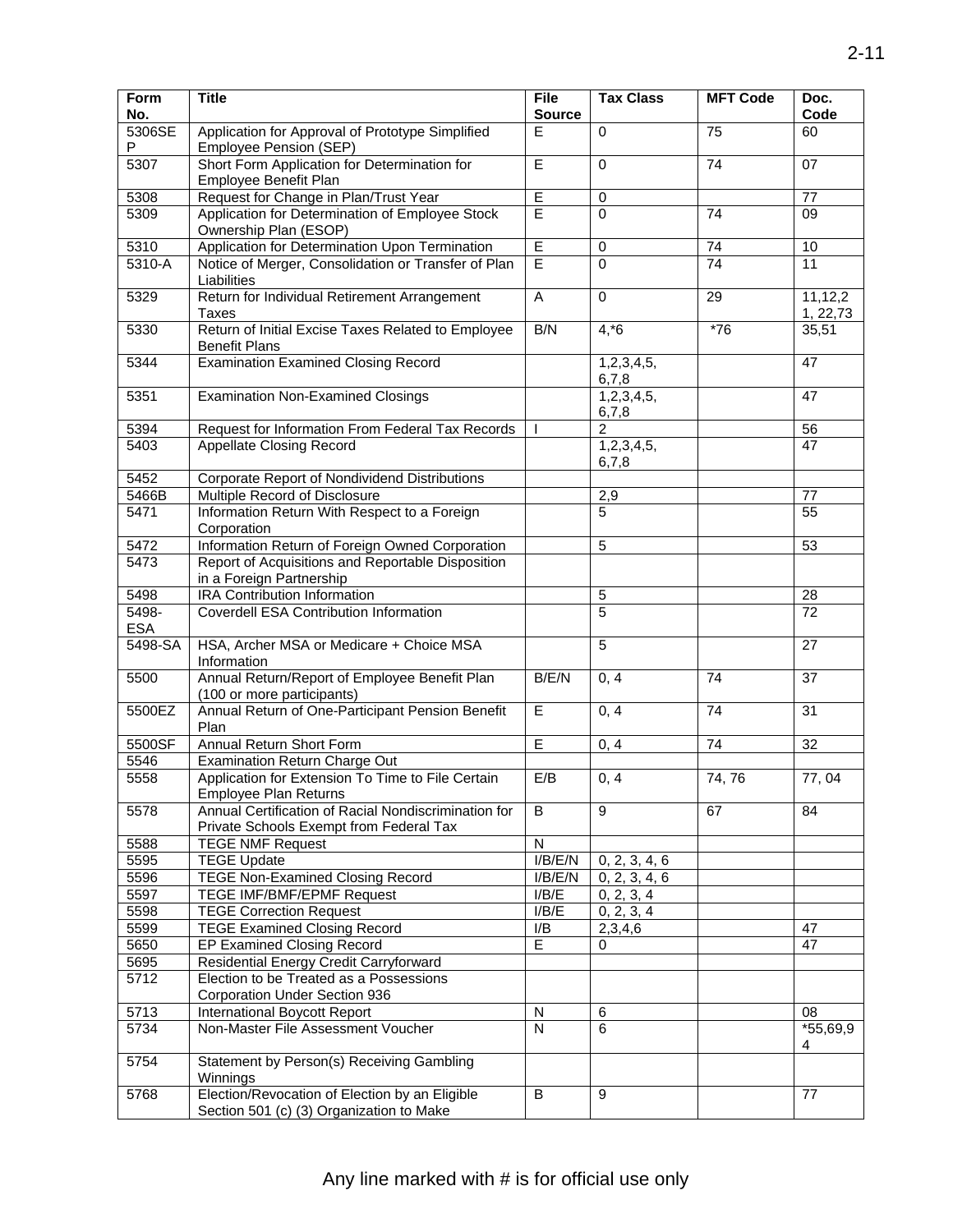| Form<br>No. | <b>Title</b>                                                                                                                | <b>File</b><br><b>Source</b> | <b>Tax Class</b>      | <b>MFT Code</b>                                | Doc.<br>Code    |
|-------------|-----------------------------------------------------------------------------------------------------------------------------|------------------------------|-----------------------|------------------------------------------------|-----------------|
|             | Expenditures to Influence Legislation                                                                                       |                              |                       |                                                |                 |
| 5792        | Request for IDRS Generated Refund                                                                                           |                              | 1,2,3,4,5,6,7,8<br>0, |                                                | 45              |
| 5811        | <b>Examination Return Preparer Case Closing Doc</b>                                                                         | $\mathsf{N}$                 | 6                     | 70                                             | 47              |
| 5884        | <b>Work Opportunity Credit</b>                                                                                              |                              |                       |                                                |                 |
| 6008        | Fee Deposit for Outer Continental Shelf Oil                                                                                 | N                            | 6                     | 03                                             | 68              |
| 6009        | Quarterly Report of Fees Due On Oil Production                                                                              | ${\sf N}$                    | 6                     | 03                                             | 68              |
| 6069        | Return of Excise Tax on Excess Contribution to<br>Black Lung Benefit Trust Under Sec. 4953                                  | N                            | $\overline{6}$        | $\overline{57}$                                | 89              |
| 6072        | Notice of Action for Entry on the Master File                                                                               | E                            | $\mathbf 0$           |                                                | 77              |
| 6088        | Distributable Benefits from Employee Pension<br><b>Benefit Plans</b>                                                        |                              |                       |                                                |                 |
| 6118        | Claim for Income Tax Return Preparers                                                                                       |                              |                       |                                                |                 |
| 6177        | General Assistance Program Determination                                                                                    |                              |                       |                                                |                 |
| 6197        | Gas Guzzler Tax                                                                                                             |                              |                       |                                                |                 |
| 6198        | <b>At-Risk Limitations</b>                                                                                                  |                              |                       |                                                |                 |
| 6199        | Certification of Youth Participating in a Qualified<br>Cooperative Education Program                                        |                              |                       |                                                |                 |
| 6209        | <b>CAWR Transaction Document</b>                                                                                            | B                            | $\mathbf{1}$          |                                                | 30              |
| 6222        | <b>CAWR Status Code Posting Document</b>                                                                                    | $\overline{B}$               | 1                     |                                                | $\overline{30}$ |
| 6248        | Annual Information Return of Windfall Profit Tax                                                                            |                              | 5                     |                                                | 36              |
| 6251        | <b>Alternative Minimum Tax Computation</b>                                                                                  |                              |                       |                                                |                 |
| 6252        | Installment Sale Income                                                                                                     |                              |                       |                                                |                 |
| 6394        | <b>DIF Chargeout Request</b>                                                                                                | B                            | $\overline{4}$        |                                                | 94              |
| 6406        | Short Form Application for Determination for<br>Amendment of Employee Benefit Plan                                          |                              |                       |                                                |                 |
| 6478        | Credit for Alcohol Used as Fuel                                                                                             |                              |                       |                                                |                 |
| 6497        | Information Return of Nontaxable Energy Grants or<br>Subsidized Energy Financing                                            |                              |                       |                                                |                 |
| 6627        | <b>Environmental Taxes</b>                                                                                                  |                              |                       |                                                |                 |
| 6765        | Credit for Increasing Research Activities (or for<br>claiming the orphan drug credit)                                       |                              |                       |                                                |                 |
| 6781        | Gains and Losses From Section 1256 Contracts<br>and Straddles                                                               |                              |                       |                                                |                 |
| 6882        | <b>IDRS/Master Info Request</b>                                                                                             |                              |                       |                                                |                 |
| 7004        | Application for Automatic Extension of Time To File<br>Certain Business Income Tax, Information and<br><b>Other Returns</b> |                              | 1, 2, 3, 5, 6         | 02, 05-08,<br>12, 42, 77,<br>78, 14, 27,<br>89 | 04              |
| 8023        | <b>Corporate Qualified Stock Purchase Elections</b>                                                                         |                              |                       |                                                |                 |
| 8027        | Employers Annual Information Return of Tip<br>Income and Allocated Tips                                                     |                              | 5                     |                                                | 57              |
| 8027-T      | Transmittal of Employer's Annual Information<br>Return of Tip Income and Allocated Tips                                     |                              |                       |                                                |                 |
| 8038        | Information Return for Tax-Exempt Private Activity<br><b>Bond Issues</b>                                                    | B                            | 3                     | 46                                             | 61              |
| 8038-B      | Information Return for Build America Bonds and<br>Recovery Zone Economic Development Bonds                                  | B                            | 3                     | 85                                             | 85              |
| 8038-<br>CP | Return for Credit Payments to Issuers of Qualified<br><b>Bonds</b>                                                          | B                            | 3                     | 46                                             | 88              |
| 8038TC      | Information Return for Tax Credit Bonds                                                                                     |                              | 3                     | 86                                             | 86              |
| 8038-G      | Information Return for Tax-Exempt Governmental<br>Obligations                                                               | В                            | 3                     | 46                                             | 62              |
| 8038-       | Consolidated Information Return for Small Tax-                                                                              | B                            | 3                     | 46                                             | 72              |
| GC          | Exempt Governmental Bond Issues, Leases and<br><b>Installment Sales</b>                                                     |                              |                       |                                                |                 |
| 8038-R      | Request for Recovery of Overpayments Under                                                                                  |                              |                       |                                                |                 |
| 8038-T      | Arbitrage Rebate Provisions<br>Arbitrage Rebate Yield Reduction and Penalty in<br>B<br>3<br>46<br>Lieu of Arbitrage Rebate  |                              |                       |                                                | 74              |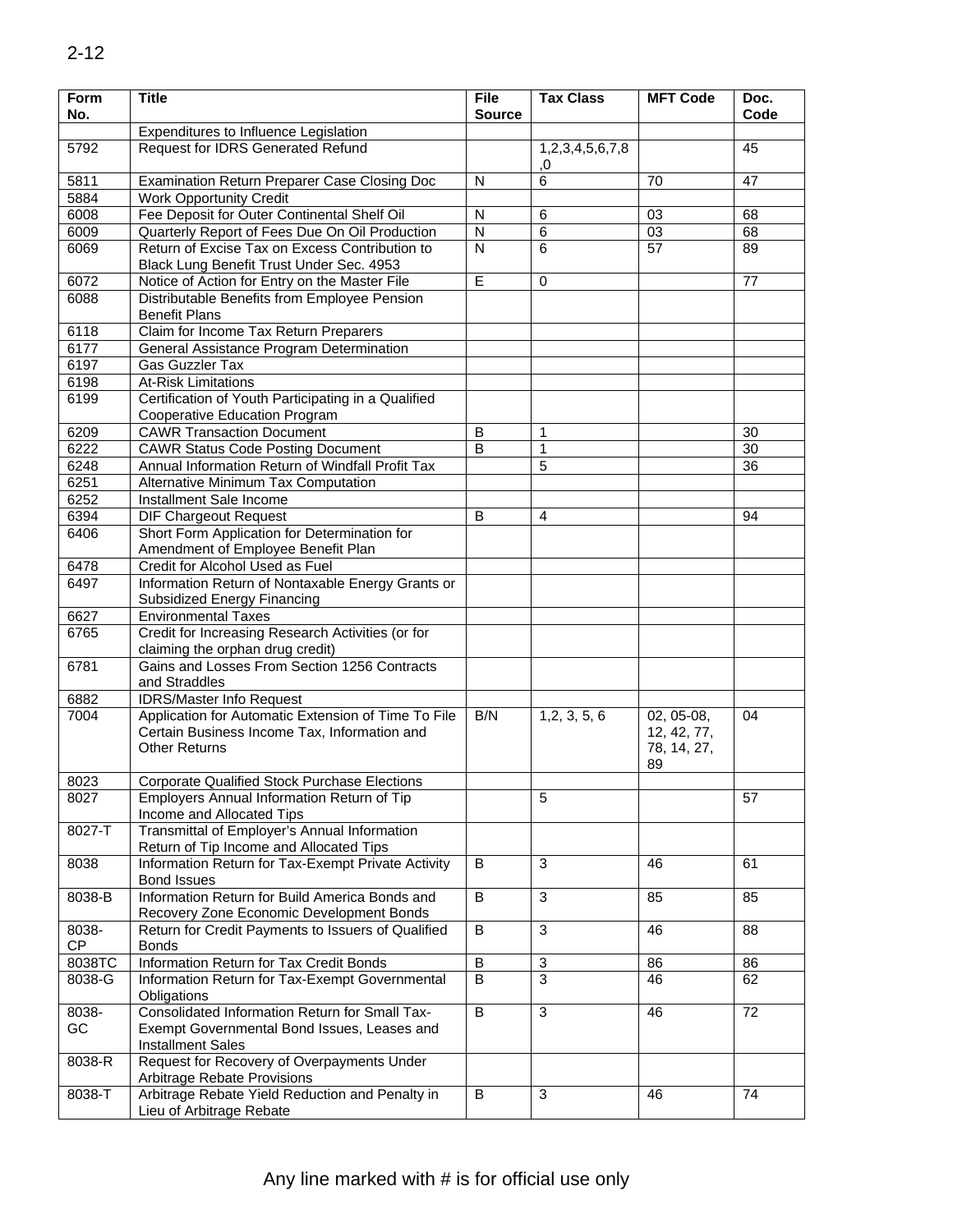| Form<br>No. | <b>Title</b>                                                                                                                                |              | <b>Tax Class</b> | <b>MFT Code</b>   | Doc.<br>Code    |
|-------------|---------------------------------------------------------------------------------------------------------------------------------------------|--------------|------------------|-------------------|-----------------|
| 8038-TC     | Information Return for Tax Credit Bonds                                                                                                     | B            | 3                | 86                | 86              |
| 8082        | Notice of Inconsistent Treatment or Amended<br>Return                                                                                       |              |                  |                   |                 |
| 8109        | Federal Tax Deposit Coupon                                                                                                                  | B            | 1,3,4,7,8,9      |                   | 97              |
| 8109-B      | Federal Tax Deposit Coupon (Over-the-counter)                                                                                               | B            | 1,3,4,7,8,9      |                   | $\overline{97}$ |
| 8210        | Self-Assessed Penalties Return                                                                                                              |              | 2,3,4,5          |                   | 54              |
| 8233        | Exemption form Withholding on Compensation for<br>Independent Personal Services of a Nonresident<br>Alien Individual                        |              |                  |                   |                 |
| 8264        | Application for Registration of a Tax Shelter                                                                                               |              |                  |                   |                 |
| 8271        | Investors Reporting of Tax Shelter Registration<br>Number                                                                                   |              | 5                |                   | 62              |
| 8274        | Certification by Churches and Qualified Church<br>Controlled Organizations Electing Exemption from<br><b>Employer Social Security Taxes</b> |              |                  |                   |                 |
| 8275        | <b>Disclosure Statement</b>                                                                                                                 |              |                  |                   |                 |
| 8278        | <b>Computation and Assessment of Miscellaneous</b><br><b>Penalties</b>                                                                      | I/B/N        | 2,3              | 30, 31, 55,<br>13 | 54              |
| 8279        | Election to be Treated as a FSC or as a Small FSC                                                                                           |              |                  |                   |                 |
| 8288        | U.S. Withholding Tax Return for Disposition by<br>Foreign Persons of U.S. Property Interests                                                | $\mathsf{N}$ | $\mathbf{1}$     | 17                | $*41$           |
| 8288A       | Statement of Withholding on Dispositions by<br>Foreign Persons of U.S. Real Property Interests                                              | B            | $\mathbf{1}$     | 17                | 40              |
| 8288-B      | Application for Withholding Certificate                                                                                                     |              |                  |                   |                 |
| 8300        | Report of Cash Payments over \$10,000 Received<br>in a Trade or Business                                                                    |              | 5                |                   | 64              |
| 8328        | Carry Forward Election of Unused Private Activity<br>Bond Volume CAP                                                                        | B            | 3                | 46                | 75              |
| 8332        | Release of Claim to Exemption for Child of<br>Divorced or Separated Parents                                                                 |              |                  |                   |                 |
| 8355        | Request for Verification of TIN                                                                                                             |              |                  |                   |                 |
| 8362        | <b>Casino Currency Transaction Report</b>                                                                                                   |              | $\sqrt{5}$       |                   | 61              |
| 8379        | <b>Injured Spouse Claim</b>                                                                                                                 |              | $\overline{2}$   | 30                | $\overline{11}$ |
| 8379-A      | Injured Spouse Claim Worksheet Computation                                                                                                  | n/a          | n/a              | n/a               | n/a             |
| 8390        | Information Return for Determination of Life<br>Insurance Company Earnings Rate Under Section<br>809                                        |              |                  |                   |                 |
| 8396        | Mortgage Interest Credit                                                                                                                    |              |                  |                   |                 |
| 8404        | Computation of Interest Charge on DISC-Related<br><b>Deferred Tax Liability</b>                                                             | N            | 6                | 23                | 27,*69          |
| 8453        | U.S. Individual Income Tax Declaration for<br><b>Electronic Filing</b>                                                                      | T            | 2                | 30                | 59              |
| 8453-<br>EO | Exempt Organization Declaration for Electronic<br>Filing                                                                                    |              |                  |                   |                 |
| 8453-OL     | U.S. Individual Income Tax Declaration for On-line<br>Filing                                                                                |              |                  |                   |                 |
| 8453-P      | U.S. Partnership Declaration and Signature                                                                                                  |              | 9                |                   | 59              |
| 8453-F      | U.S. Partnership Declaration and Signature                                                                                                  |              | 9                |                   | 59              |
| 8453-X      | Political Organization Declaration for Electronic<br>Filing of Notice 527                                                                   |              |                  |                   |                 |
| 8485        | Assessment Adjustment Case Record                                                                                                           |              | 1,2,3,4, 5,7,8   |                   | 54              |
| 8487        | PMF Entity Change Entry                                                                                                                     |              | 5                |                   | 74              |
| 8582        | Passive Activity Loss Limitations                                                                                                           |              |                  |                   |                 |
| 8582-<br>CR | Passive Activity Credit Limitations                                                                                                         |              |                  |                   |                 |
| 8586        | Low-Income Housing Credit                                                                                                                   |              |                  |                   |                 |
| 8594        | <b>Asset Acquisitions Statement</b>                                                                                                         |              |                  |                   |                 |
| 8596        | Information Return for Federal Contracts                                                                                                    |              | $\sqrt{5}$       |                   | 59              |
| 8606        | Nondeductible IRA Contributions, IRA Basis, and<br>Nontaxable IRA Distributions                                                             |              |                  |                   |                 |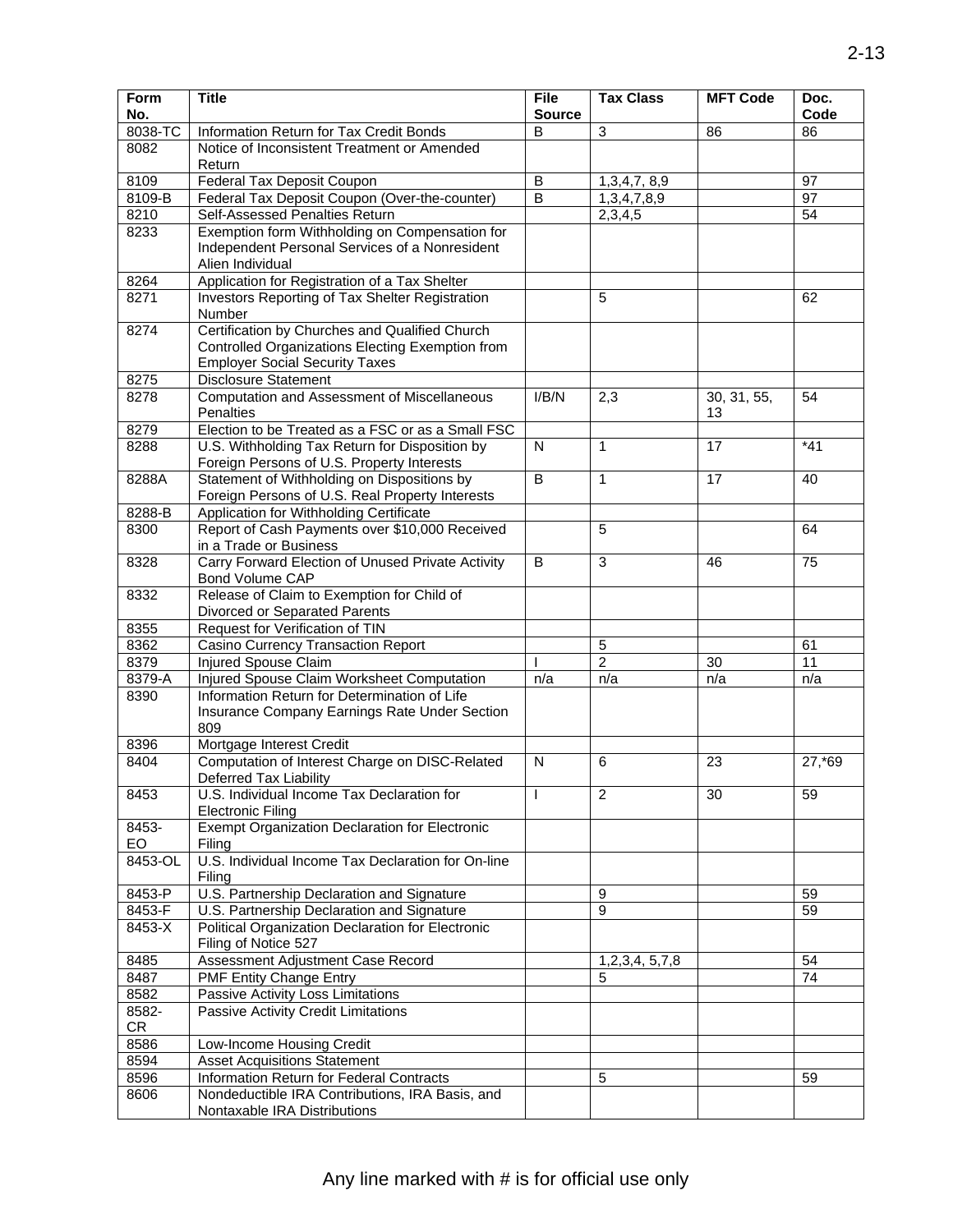| Form<br>No. | <b>Title</b>                                                                                                                                         | <b>File</b><br><b>Source</b> | <b>Tax Class</b> | <b>MFT Code</b> | Doc.<br>Code    |
|-------------|------------------------------------------------------------------------------------------------------------------------------------------------------|------------------------------|------------------|-----------------|-----------------|
| 8609        | Low-Income Housing Credit Allocation Certification                                                                                                   |                              | 3                | 48              | 02              |
| 8610        | Annual Low-Income Housing Credit Agencies                                                                                                            |                              | 3                | 48              | 02              |
|             | Report                                                                                                                                               |                              |                  |                 |                 |
| 8611        | Recapture of Low-Income Housing Credit                                                                                                               |                              |                  |                 |                 |
| 8612        | Return of Excise Tax on Undistributed income of<br><b>Real Estate Investment Trusts</b>                                                              | N                            | 6                | 89              | 21              |
| 8613        | Return of Excise Tax on Undistributed Income of<br><b>Regulated Investment Companies</b>                                                             | N                            | 6                | 14              | 22              |
| 8615        | Tax for Children Under Age 14 Who Have<br>Investment Income of More Than \$1,200                                                                     |                              |                  |                 |                 |
| 8621        | Return by Shareholder of a Passive Foreign                                                                                                           |                              |                  |                 |                 |
|             | Investment Company or Qualified Electing Fund                                                                                                        |                              |                  |                 |                 |
| 8645        | Alternative Minimum Tax Fiduciaries                                                                                                                  |                              |                  |                 |                 |
| 8689        | Allocation of Individual Income Tax to the Virgin<br>Islands                                                                                         |                              |                  |                 |                 |
| 8693        | Low Income Housing Credit Disposition Bond                                                                                                           | B                            | $\mathbf{3}$     | 48              | 27              |
| 8697        | Interest Computation Under the Look-Back Method<br>for Completed Long-Term Contracts                                                                 | $\mathsf{N}$                 | 6                | 30,69           | 23              |
| 8703        | Annual Certification of Residential Rental Project                                                                                                   |                              | $\sqrt{3}$       | 84              | 01              |
| 8709        | Exemption From Withholding on Investment<br>Income of Foreign Governments and International                                                          |                              |                  |                 |                 |
|             | Organization                                                                                                                                         |                              |                  |                 |                 |
| 8716        | Election to Have a Tax Year Other than a Required<br><b>Tax Year</b>                                                                                 | B                            | 9                |                 | 63              |
| 8717        | User Fee for Employee Plan Determination Letter                                                                                                      |                              |                  |                 |                 |
| 8718        | User Fee for Exempt Organization Determination<br>Letter Request                                                                                     |                              |                  |                 |                 |
| 8725        | <b>Excise Tax of Greenmail</b>                                                                                                                       | N                            | 6                | 27              | 21              |
| 8736        | Application for Automatic Extension of Time to File                                                                                                  |                              | 2,3              | 05,06,          | 04              |
|             | Return for a U.S. Partnership or for Certain Trusts<br>(obsolete for TY 2005 and subsequent)                                                         |                              |                  | 07              |                 |
| 8743        | Information on Fuel Inventories and Sales<br>(Attachment to 720)                                                                                     |                              |                  |                 |                 |
| 8752        | Required Payment or Refund Under Section 7519                                                                                                        | B                            | $\overline{2}$   | 15              | 23              |
| 8758        | <b>Excess Collections File Addition</b>                                                                                                              |                              |                  |                 |                 |
| 8765        | <b>Excess Collections File Application</b>                                                                                                           |                              |                  |                 |                 |
| 8800        | Application for Additional Extension of Time to File<br>Return for a U.S. Partnership or for Certain Trusts<br>(obsolete for TY 2005 and subsequent) |                              | 9                | 05,06           | 77              |
| 8801        | Credit for Prior Year Minimum Tax                                                                                                                    |                              |                  |                 |                 |
| 8802        | Annual Summary of Capital Construction Fund<br>Activity                                                                                              |                              |                  |                 |                 |
| 8803        | Limit on Alternative Minimum Tax for Children<br>Under Age 14                                                                                        |                              |                  |                 |                 |
| 8804        | Annual Return for Partnership Withholding Tax<br>(Section 1446)                                                                                      | B/N                          | $1, *6$          | 08              | 29              |
| 8805        | Foreign Partners Information Statement of Section<br>1446 Withholding Tax                                                                            | <b>IRMF</b>                  | 5                | 08              | 46              |
| 8806        | <b>Computation of Communications Taxes</b>                                                                                                           |                              |                  |                 |                 |
| 8807        | Computation of Certain Manufacturer and Retailers<br><b>Excise Taxes</b>                                                                             |                              |                  |                 |                 |
| 8808        | Supplemental Medicare Premium                                                                                                                        |                              |                  |                 |                 |
| 8809        | Request for Extension of Time to File Information<br>Returns                                                                                         |                              |                  |                 |                 |
| 8810        | Corporate Activity Loss and Credit Limitation                                                                                                        |                              |                  |                 |                 |
| 8811        | Information Return for Real Estate Mortgage<br>Investment Conduits (REMICs) and Issuers of                                                           |                              |                  |                 |                 |
|             | <b>Collateralized Debt Obligations</b>                                                                                                               |                              |                  |                 |                 |
| 8813        | Partnership Withholding Tax Payment                                                                                                                  | B/N                          | 1,6              | 08              | 17,19,7<br>0,76 |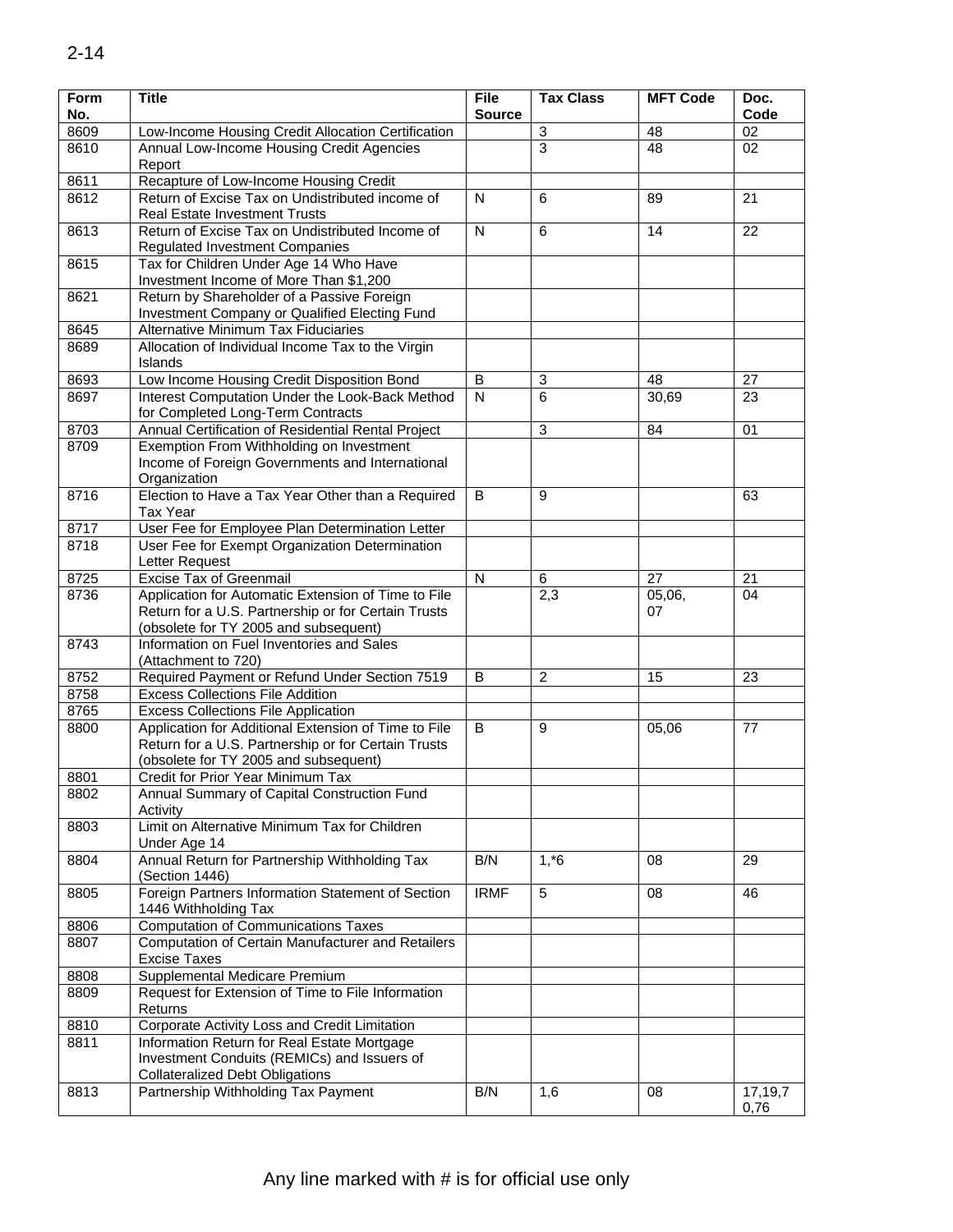| Form<br>No.         | <b>Title</b>                                                                                                                                               | <b>File</b><br><b>Source</b> | <b>Tax Class</b> | <b>MFT Code</b>                     | Doc.<br>Code    |
|---------------------|------------------------------------------------------------------------------------------------------------------------------------------------------------|------------------------------|------------------|-------------------------------------|-----------------|
| 8814                | Parents Election to Report Child's Interest and<br><b>Dividends</b>                                                                                        |                              |                  |                                     |                 |
| 8821                | Tax Information Authorization                                                                                                                              |                              |                  |                                     |                 |
| 8822                | <b>Address Change Request</b>                                                                                                                              |                              |                  |                                     |                 |
| 8822B               | Address Change - Business                                                                                                                                  |                              |                  |                                     |                 |
| 8823                | Low Income Housing Credit Agencies Report of<br>Noncompliance                                                                                              |                              | 3                | 48                                  | 28              |
| 8831                | Excise Taxes or Excess Inclusions of REMIC<br><b>Residual Interest</b>                                                                                     | N                            | 6                | 89                                  | 21              |
| 8832                | <b>Entity Classification Election</b>                                                                                                                      | B                            |                  |                                     |                 |
| 8842                | Election to use Different Annualization Periods for<br>Corporate Estimated Tax, BMF                                                                        | B                            |                  |                                     |                 |
| 8846                | Credit for Employer Social Security and Medicare<br>Taxes Paid on Certain Employee Tips                                                                    |                              |                  |                                     |                 |
| 8847                | <b>Credit Contributions to Selected Community</b><br><b>Development Corporations</b>                                                                       |                              |                  |                                     |                 |
| 8849                | Claim for Refund of Excise Taxes. Dummy TC 150<br>for .00 - adjustments then processed claim.                                                              | B                            | $\overline{4}$   | 40                                  | 01              |
| 8851                | Summary of Medical Savings Account                                                                                                                         |                              | 5                |                                     | 90              |
| 8855                | Election To Treat a Qualified Revocable Trust as<br>Part of an Estate                                                                                      | B                            |                  |                                     |                 |
| 8955-<br><b>SSA</b> | Annual Registration Statement Identifying<br>Separated Participants With Deferred Vested<br><b>Benefits</b>                                                | Ē                            |                  | 75                                  | 33              |
| 8857                | Request for Innocent Spouse Relief (and<br>Separation of Liability and Equitable Relief)                                                                   |                              |                  |                                     |                 |
| 8862                | Earned Income Credit Eligibility                                                                                                                           |                              |                  |                                     |                 |
| 8868                | Application for Extension of Time To File an<br><b>Exempt Organization Return</b>                                                                          | B/N<br>B                     | 4, 6             | 34, 36, 37,<br>44 50, 67,<br>56, 57 | 04              |
| 8869                | Qualified Subchapter S Subsidiary Election                                                                                                                 |                              |                  |                                     |                 |
| 8871                | Political Organization Notice of Section 527                                                                                                               | B                            | 4                | 47                                  | 61              |
| 8872                | Political Organization Report of Contributions and<br>Expenditures                                                                                         | $\sf B$                      | $\overline{4}$   | 49                                  | 62              |
| 8876                | <b>Excise Tax on Structured Settlement</b><br><b>Factoring Transactions</b>                                                                                | $\overline{N}$               | 6                | 27                                  | $\overline{21}$ |
| 8892                | Application for Automatic Extension of Time To File<br>Form 709 and/or Payment of Gift/Generation-<br><b>Skipping Transfer Tax</b>                         |                              | 9                | 51                                  | 77              |
| 8917                | Tuition and Fees Deduction                                                                                                                                 |                              |                  |                                     |                 |
| 8924                | Excise Tax on Certain Transfers of Qualifying<br>Geothermal or Mineral Interest                                                                            | N                            | 6                | 41                                  | 40              |
| 8928                | Return of Certain Excise Taxes Under Chapter 43<br>of the Internal Revenue Code                                                                            | ${\sf N}$                    | 6                | 41                                  | 39              |
| 8941                | <b>Credit for Small Business Health Insurance</b>                                                                                                          |                              |                  |                                     |                 |
| 8942                | Application for Certification of Qualified<br>Investments Eligible for Credits and Grants Under<br>the Qualifying Therapeutic Discovery Project<br>Program |                              |                  |                                     |                 |
| 8944                | Preparer e-file Hardship Waiver Request                                                                                                                    |                              |                  |                                     |                 |
| 8945                | PTIN Supplemental Application For U.S. Citizens<br>Without a Social Security Number Due To                                                                 |                              |                  |                                     |                 |
|                     | Conscientious Religious Objection                                                                                                                          |                              |                  |                                     |                 |
| 8947                | Report of Branded Prescription Drug Information                                                                                                            |                              |                  |                                     |                 |
| 8948                | Preparer Explanation for Not Filing Electronically                                                                                                         |                              |                  |                                     |                 |
| 8949                | Sales and Other Disposition of Capital (it has a<br>schedule "D")                                                                                          |                              |                  |                                     |                 |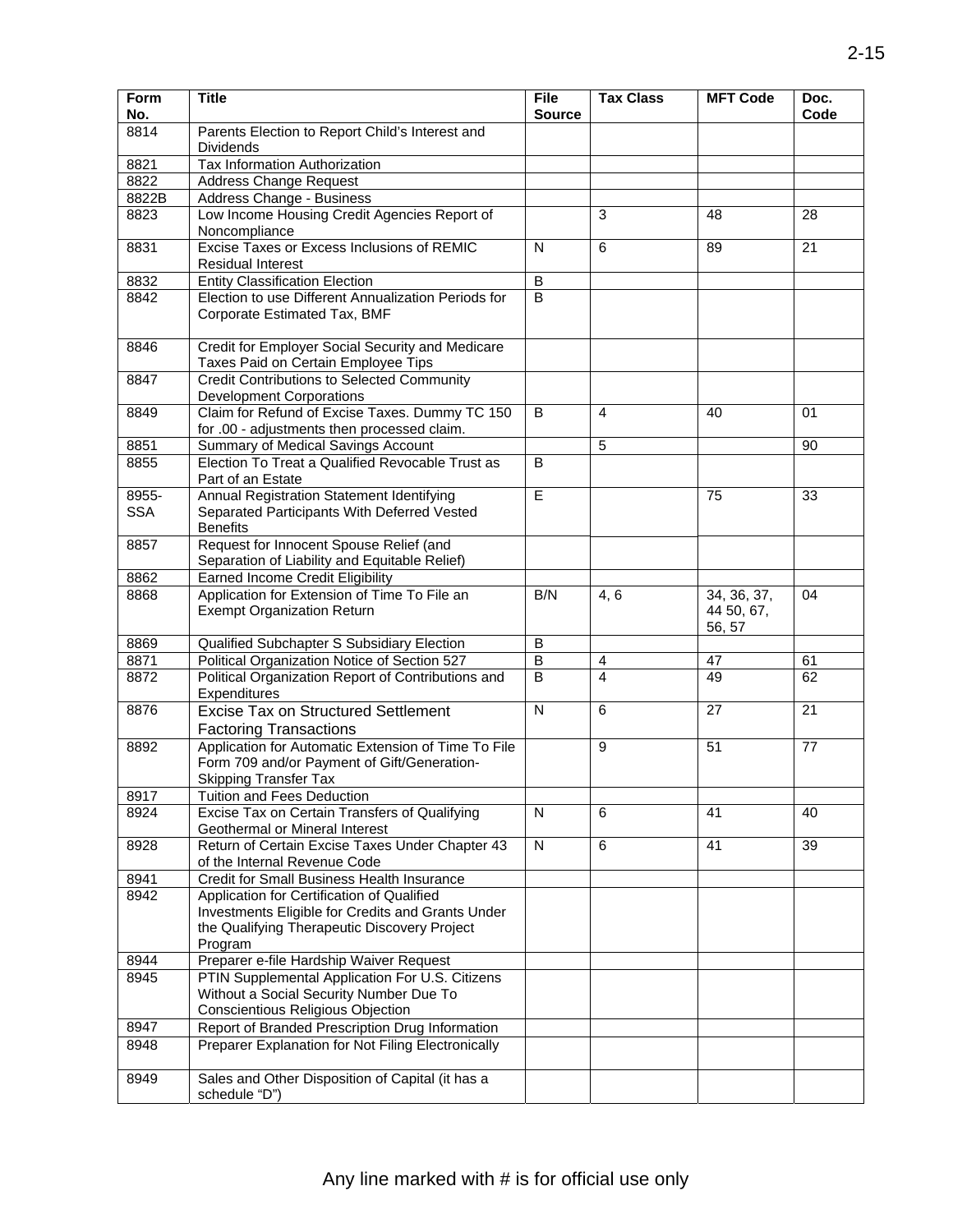| Form<br>No. | <b>Title</b>                                                               | <b>File</b><br><b>Source</b> | <b>Tax Class</b>       | <b>MFT Code</b> | Doc.<br>Code |
|-------------|----------------------------------------------------------------------------|------------------------------|------------------------|-----------------|--------------|
| 8876        | Excise Tax on Structured Settlement Factoring<br>Transactions              | N                            | 6                      | 27              | 21           |
| 9280        | In-house Campus TIN Perfection                                             |                              |                        |                 |              |
| 9282        | Form 1040 Electronic Payment Voucher                                       |                              | 2                      | 30              | 17           |
| 9308        | EPMF Plan Data Change                                                      | F                            | 0                      |                 | 64           |
| 9779        | Electronic Federal Tax Payment System Business<br><b>Enrollment Form</b>   |                              |                        |                 |              |
| 9783        | Electronic Federal Tax Payment System Individual<br><b>Enrollment Form</b> |                              |                        |                 |              |
| 12857       | Refund Transfer Posting Voucher                                            |                              | 1, 2, 3, 4, 5, 7,<br>8 |                 | 45           |
|             |                                                                            |                              |                        |                 |              |
|             |                                                                            |                              |                        |                 |              |

## **3 Due Date of Returns**

| <b>MFT</b><br>Code | Form No.                                              | <b>Type of Return</b>                                      | <b>Period</b><br>Covered          | <b>Due Date</b>                                                                                                                                                                                                                                                                | <b>Statutory Period of</b><br><b>Limitations</b>                                                      |
|--------------------|-------------------------------------------------------|------------------------------------------------------------|-----------------------------------|--------------------------------------------------------------------------------------------------------------------------------------------------------------------------------------------------------------------------------------------------------------------------------|-------------------------------------------------------------------------------------------------------|
| 30                 | 1040<br>1040A<br>1040ES<br>1040PR<br>1040EZ<br>1040PC | Individual Income                                          | Calendar or<br><b>Fiscal Year</b> | 3 1/2 mos. after end of tax-<br>able year (Calendar year<br>April 15)                                                                                                                                                                                                          | 3 years after due date of<br>return or 3 years after the<br>IRS received date,<br>whichever is later. |
| 30                 | 1040PR<br>1040SS                                      | U.S. Self-<br>Employment<br>Income Tax                     | Calendar or<br>fiscal year        | 3 1/2 mos. after end of tax-<br>able year (Calendar year<br>April 15) for returns with<br>wages subject to withhold-<br>ing; otherwise, 5 1/2 mos.<br>after end of taxable year.                                                                                               | 3 years after due date of<br>return or 3 years after the<br>IRS received date,<br>whichever is later. |
| 30                 | 1040C                                                 | U.S. Departing<br>Alien Individual<br>Income               | Prior to<br>Departure             | Same as 1040                                                                                                                                                                                                                                                                   | Same as 1040                                                                                          |
| 30                 | 1040ES                                                | Individual<br><b>Estimated Income</b><br>Tax               |                                   | 1st April 15 2nd June 15 3rd<br>September 15 4th January<br>15                                                                                                                                                                                                                 |                                                                                                       |
| 30                 | 1040NR                                                | U.S. Non-<br><b>Resident Alien</b><br>Income Tax<br>Return | Calendar or<br>fiscal year        | Doc code 72 (non-effectively<br>connected income) 5 1/2<br>months after end of taxable<br>year. Doc Code 73 (effec-<br>tively connected income, or<br>with effectively connected<br>plus non-effectively con-<br>nected income) 3 1/2 months<br>after the end of taxable year. | 3 years after due date of<br>return or 3 years after the<br>IRS received date,<br>whichever is later. |
| 30                 | 1040V                                                 | Payment Voucher                                            |                                   | Same as 1040                                                                                                                                                                                                                                                                   |                                                                                                       |
| 30                 | 1040X                                                 | Amended<br>Individual Return                               |                                   |                                                                                                                                                                                                                                                                                |                                                                                                       |
| $\overline{05}$    | 1041<br>1041S<br>1041A<br>1041PF<br>1041K1            | Fiduciary                                                  | Calendar                          | Same as 1040                                                                                                                                                                                                                                                                   | Same as 1040                                                                                          |
|                    | 1041ES                                                | <b>Estimated Tax</b><br>Payment Voucher                    |                                   | Same as 1040 ES                                                                                                                                                                                                                                                                |                                                                                                       |
| 36                 | 1041-A                                                | Trust<br>Accumulation                                      | Calendar or<br><b>Fiscal Year</b> | 3 1/2 mos. after the due date<br>of the taxable year                                                                                                                                                                                                                           |                                                                                                       |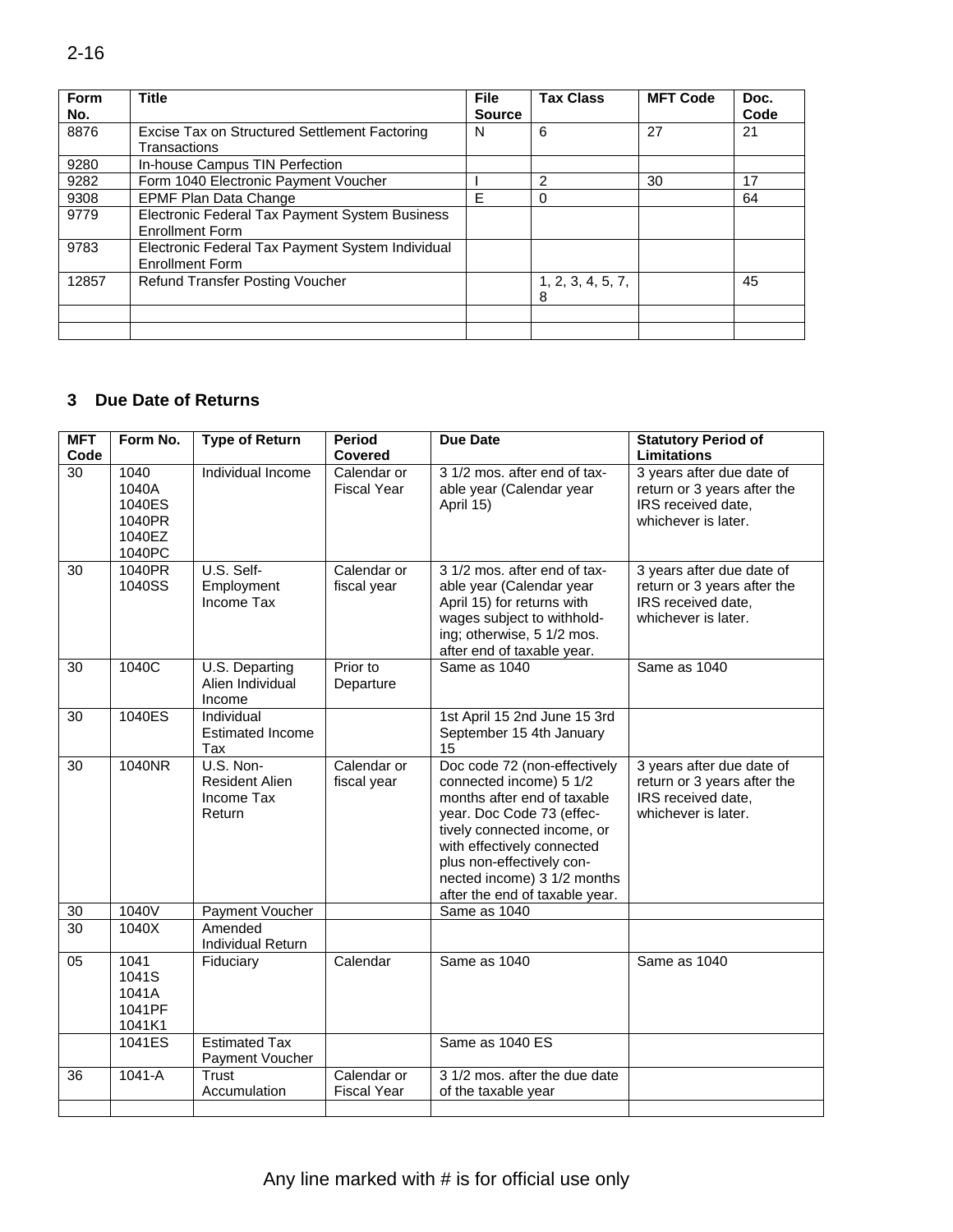| <b>MFT</b><br>Code | Form No.                                      | <b>Type of Return</b>                                                                                                           | Period<br><b>Covered</b>          | <b>Due Date</b>                                                                                             | <b>Statutory Period of</b><br><b>Limitations</b>                                                                                                                                   |
|--------------------|-----------------------------------------------|---------------------------------------------------------------------------------------------------------------------------------|-----------------------------------|-------------------------------------------------------------------------------------------------------------|------------------------------------------------------------------------------------------------------------------------------------------------------------------------------------|
| $\overline{12}$    | 1042<br>1042S                                 | Income Tax to be<br>paid at source                                                                                              | Annual                            | 2 1/2 mos. after end of tax-<br>able year                                                                   | 3 years from April 15 of the<br>following year for which the<br>return was due or 3 years<br>after the date the return was<br>actually filed, whichever is<br>later.               |
| 52                 | 706, 706<br><b>NA</b>                         | Estate                                                                                                                          |                                   | 15 mos. after exact date of<br>death or 9 mos. if DOD 1-1-<br>71 or later.                                  | 3 years from due date of<br>return or 3 years from the<br>IRS receive date, whichever<br>is later.                                                                                 |
| 53                 | 706A<br>706D                                  | Estate                                                                                                                          |                                   | 6 mos. after day of<br>disposition                                                                          | 3 years after due date of<br>return or 3 years from the<br>IRS received date,<br>whichever is later.                                                                               |
| 06                 | 1065                                          | Partnership                                                                                                                     | Calendar or<br><b>Fiscal Year</b> | 15th day of the 4 <sup>th</sup> month<br>following the date its tax year<br>ended                           | 3 years after due date of<br>return or 3 years after the<br>IRS received date,<br>whichever is later.                                                                              |
| 02                 | 1120<br><b>Series</b><br>1120-<br><b>DISC</b> | Corporation<br>Income                                                                                                           | Calendar or<br><b>Fiscal Year</b> | 2 1/2 mos. after end of tax-<br>able year (Calendar Year-<br>March 15)                                      | 3 years after due date of<br>return or 3 years after the<br>IRS received date,<br>whichever is later.<br>5 1/2 months for 1120-F                                                   |
| 02                 | 1120-C                                        | Cooperative                                                                                                                     | Calendar or<br><b>Fiscal Year</b> | 8 1/2 mos. after end of<br>taxable year                                                                     |                                                                                                                                                                                    |
| 01                 | 941<br>Series                                 | Employers<br>Quarterly Tax<br>Return                                                                                            | Quarterly                         | Last day of month following<br>end of quarter (April 30, July<br>31, Oct. 31 & January 31)                  | 3 years from April 15 of the<br>following year for which the<br>return was due or 3 years<br>after the date the return was<br>actually filed, whichever is<br>later.               |
| 10                 | 940<br>940PR                                  | <b>FUTA</b>                                                                                                                     | Calendar<br>Year                  | Last day of month following<br>the end of the calendar year<br>(January 31)                                 | 3 years after due date of<br>return or 3 years after the<br>IRS received date,<br>whichever is later.                                                                              |
| 11                 | 943<br>943PR                                  | Agricultural                                                                                                                    | Calendar<br>Year                  | Last day of month following<br>the end of the calendar year<br>(January 31)                                 | 3 years from April 15 of the<br>year following the year for<br>which the return was due or<br>3 years after the IRS<br>received date whichever is<br>later.                        |
| 14                 | 944<br>944PR<br>944-SS                        | Employer's<br><b>Annual Tax</b><br>Return                                                                                       | Calendar<br>Year                  | Last day of the next month<br>following the end of the<br>calendar year (January 31 <sup>st</sup> ).        | 3 years from April 15 <sup>th</sup> of the<br>year following the year for<br>which the return was due or<br>3 years after the date the<br>return was filed, whichever<br>is later. |
| 03                 | 720                                           | For calendar<br>quarters ending<br>prior to October<br>01, 2001:<br>Excise (Abstracts<br>19, 20, 22, 26, 27,<br>28, 50, 52, 56) | Quarterly                         | Last day of the second<br>month following the end of<br>the quarter (May 31, Aug 31,<br>Nov 30, Feb 28)     | 3 years after due date of<br>return or 3 years after the<br>date return was actually<br>filed, whichever is later.                                                                 |
| 03                 | 720                                           | For calendar<br>quarters<br>beginning after<br>September 30,<br>2001<br>Excise (Abstracts<br>19, 20, 22, 26, 27,                | Quarterly                         | Last day of month following<br>the end of the of quarter<br>(April 30, July 31, October<br>31 & January 31) | 3 years after due date of<br>return or 3 years after the<br>date return was actually<br>filed, whichever is later.                                                                 |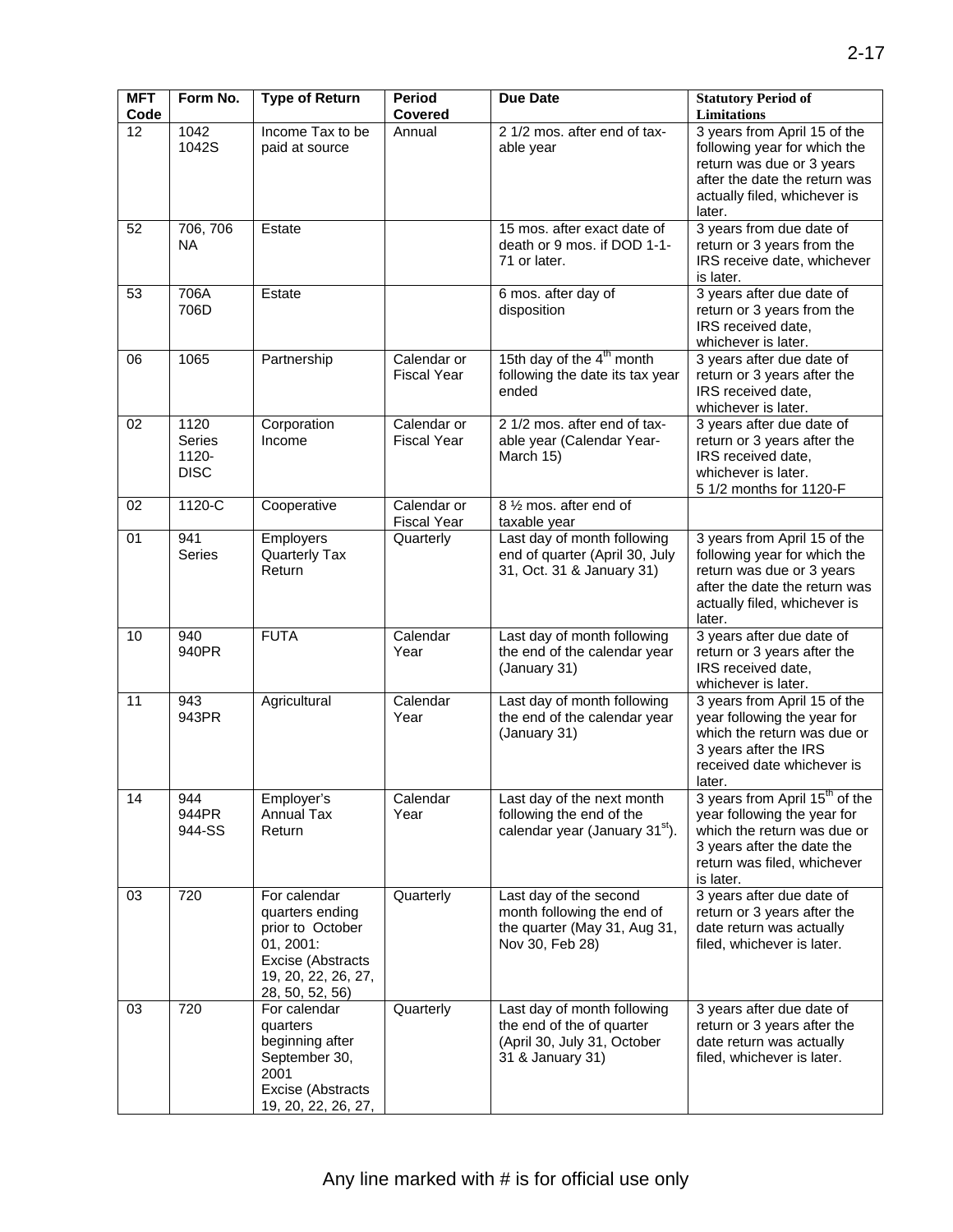|                    |                     | 28, 50, 52, 56                                                                                                          |                                                                                                  |                                                                                                                                                              |                                                                                                                    |
|--------------------|---------------------|-------------------------------------------------------------------------------------------------------------------------|--------------------------------------------------------------------------------------------------|--------------------------------------------------------------------------------------------------------------------------------------------------------------|--------------------------------------------------------------------------------------------------------------------|
| <b>MFT</b><br>Code | Form No.            | <b>Type of Return</b>                                                                                                   | <b>Period</b><br>Covered                                                                         | <b>Due Date</b>                                                                                                                                              | <b>Statutory Period of</b><br>Limitations                                                                          |
| 03                 | 720                 | Excise (All other<br>Abstracts)                                                                                         | Quarterly                                                                                        | Last day of month following<br>the end of the of quarter<br>(April 30, July 31, October<br>31 & January 31)                                                  | 3 years after due date of<br>return or 3 years after the<br>date return was actually<br>filed, whichever is later. |
| 09                 | $CT-1$              | Railroad<br>Retirement                                                                                                  | Calendar<br>Year                                                                                 | On or before the last day of<br>February following the end of<br>the calendar year                                                                           | 3 years after due date of<br>return or 3 years after the<br>IRS received date,<br>whichever is later.              |
| 60                 | 2290<br>Series      | <b>Highway Use</b>                                                                                                      | 7/1 thru 6/30                                                                                    | Last day of the next month<br>following the month first<br>used in a given period.                                                                           | 3 years from due date of<br>return or 3 years from IRS<br>received date, whichever is<br>later.                    |
| 51                 | 709 709A            | Gift                                                                                                                    | Calendar<br>Year<br>(effective 1-1-<br>82) Quarterly<br>(effective 1-1-<br>71 thru 12-31-<br>81) | 3 1/2 mos. after end of tax-<br>able year (April 15) or 15th<br>day of 2nd month following<br>end of quarter.                                                | 3 years from due date of<br>return or 3 years from date<br>return was actually filed,<br>whichever is later.       |
| 64                 | 730                 | Wagering                                                                                                                | Monthly                                                                                          | Last day of the month follow-<br>ing the month in which the<br>income is earned                                                                              | 3 years from due date of<br>return or 3 years from date<br>return was actually filed,<br>whichever is later.       |
| 44                 | 990-PF              |                                                                                                                         | Calendar or<br><b>Fiscal Year</b>                                                                | 4 1/2 mos. after end of tax-<br>able year                                                                                                                    |                                                                                                                    |
| 67                 | 990/<br>990EZ       | Return of<br>Organization<br>Exempt from<br>Income under<br>Section 501(c) of<br>the IRC or Section<br>4947(a)(1) trust | Calendar or<br><b>Fiscal Year</b>                                                                | 4 1/2 mos. after end of<br>taxable year (May 15) or 15 <sup>th</sup><br>day of the 5 month after the<br>end of taxable year.                                 |                                                                                                                    |
| 67                 | 990BL               | Information and<br>Initial Excise Tax<br><b>Return for Black</b><br>Lung Benefit<br><b>Trusts</b>                       | Calendar or<br><b>Fiscal Year</b>                                                                | 4 1/2 months after end of<br>taxable year                                                                                                                    |                                                                                                                    |
| 34                 | $\overline{990}$ -T | (Trust)-U.S.<br>address IRC 401<br>and 408                                                                              | Calendar or<br><b>Fiscal Year</b>                                                                | 3 1/2 mos. after end of tax-<br>able year                                                                                                                    |                                                                                                                    |
|                    | 990-T               | (Trust and Corp.)<br>U.S. and Foreign<br>IRC 501(c)                                                                     | Calendar or<br><b>Fiscal Year</b>                                                                | 4 1/2 mos. after end of tax-<br>able year                                                                                                                    |                                                                                                                    |
| 33                 | 990-C               | (Farmer's Co-Op)                                                                                                        | Calendar or<br><b>Fiscal Year</b>                                                                | 8 1/2 mos. after end of tax-<br>able year.                                                                                                                   |                                                                                                                    |
| 50                 | 4720                | Excise Tax                                                                                                              | Calendar or<br><b>Fiscal Year</b>                                                                | The due date for filing the<br>organization's Form 990,<br>990-EZ, 990-PF or 5227, or<br>5 1/2 months after the<br>organization's accounting<br>period ends. |                                                                                                                    |
| 37                 | 5227                | Split-Interest Trust                                                                                                    | Calendar<br>Year                                                                                 | 3 1/2 mos. after end of the<br>calendar year (April 15).                                                                                                     |                                                                                                                    |
| 74                 | 5500<br>Series      | Pension Plans                                                                                                           | Calendar or<br>Fiscal Plan<br>Year                                                               | Last day of the 7th month<br>after the end of the plan<br>year.                                                                                              | 3 years from due date of<br>return or 3 years from IRS<br>received date, whichever is<br>later.                    |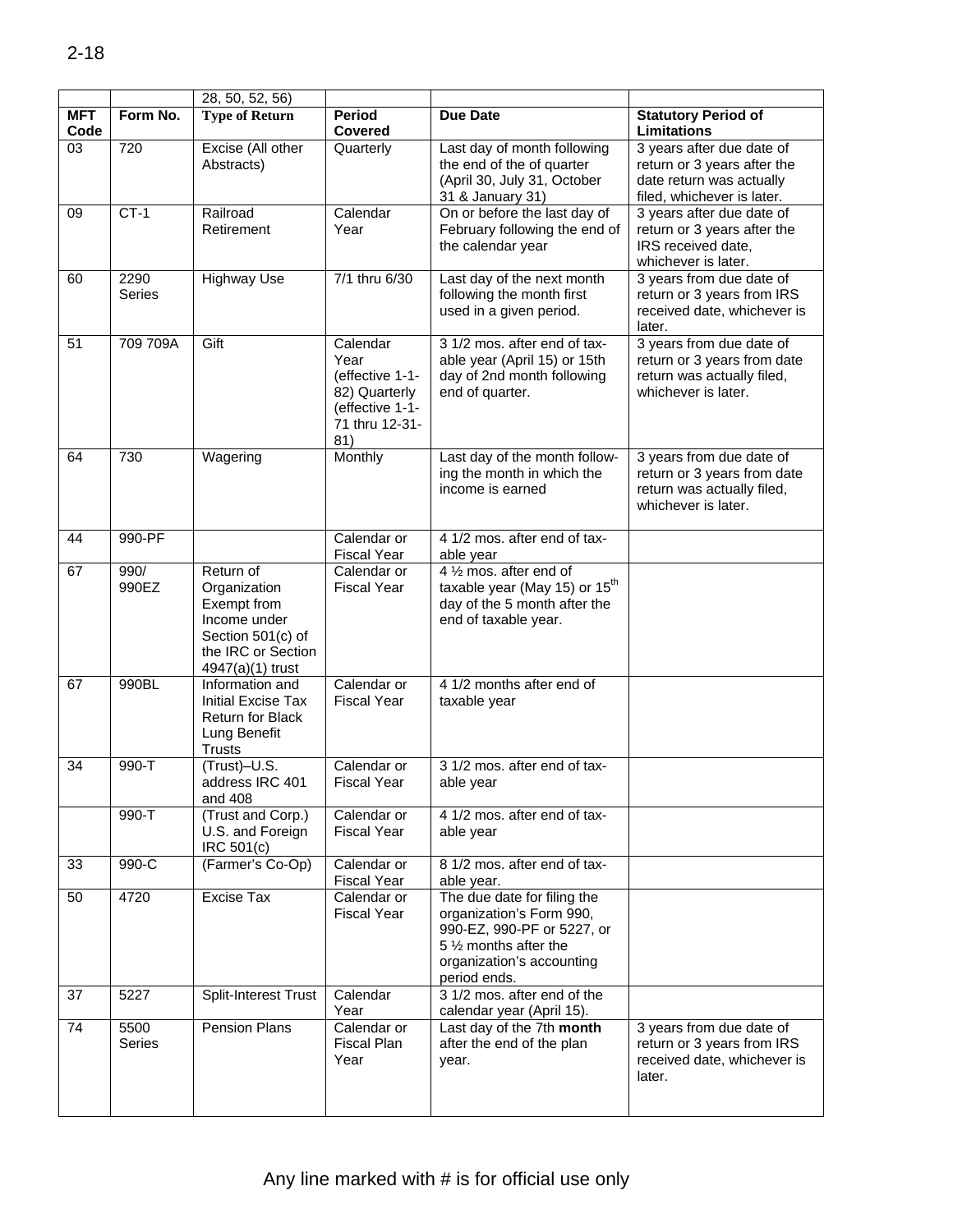| <b>MFT</b><br>Code | Form No. | <b>Type of Return</b>                                                                                                                     | <b>Period</b><br>Covered           | <b>Due Date</b>                                                                                                                                                                        | <b>Statutory Period of</b><br>Limitations                                                                                                                            |
|--------------------|----------|-------------------------------------------------------------------------------------------------------------------------------------------|------------------------------------|----------------------------------------------------------------------------------------------------------------------------------------------------------------------------------------|----------------------------------------------------------------------------------------------------------------------------------------------------------------------|
| $\overline{76}$    | 5330     | <b>Initial Excise Tax</b><br>Return for<br>Employee Benefit<br>Plans                                                                      | Calendar or<br>Fiscal Plan<br>Year | Varies depending on type of<br>excise tax.                                                                                                                                             | 3 years from due date of<br>return or 3 years from IRS<br>received date, whichever is<br>later.                                                                      |
| 15                 | 8752     | Computation of<br>Required<br>Payment or<br>Refund                                                                                        | Calendar                           | 4 1/2 mo. after end of<br>taxable period.                                                                                                                                              |                                                                                                                                                                      |
| 16                 | 945      | Annual Return Of<br><b>Withheld Federal</b><br>Income Tax                                                                                 | Calendar                           | Jan. 31                                                                                                                                                                                | 3 years from April 15 of the<br>following year for which the<br>return was due or 3 years<br>after the date the return was<br>actually filed, whichever is<br>later. |
| 46                 | 8038     | Information<br>Return for Tax-<br><b>Exempt Private</b><br><b>Activity Bond</b><br>Issues                                                 |                                    | 1 1/2 mos. after end of<br>calendar quarter the bond<br>was issued.                                                                                                                    | N/A                                                                                                                                                                  |
| 85                 | 8038-B   | Information<br>Return for<br><b>Qualified Build</b><br>America Bonds &<br>Qualified<br>Recovery Zone<br>Economic<br>Development<br>Bonds. |                                    | 15 <sup>th</sup> day of the 2 <sup>nd</sup> calendar<br>month after the close of the<br>calendar quarter in which the<br>bond was issued                                               | N/A                                                                                                                                                                  |
| 46                 | 8038-CP  | <b>Return for Credit</b><br>Payments to<br>Issuers of<br><b>Qualified Bonds</b>                                                           |                                    | Variable Rate Issues due 45<br>days AFTER the interest<br>payment date.<br><b>Fixed Rate Issues Return</b><br>Due Date is 45 days<br><b>BEFORE</b> the Interest<br><b>Payment Date</b> | 2 years & 10 months or<br>more, after the due date or<br>the received date,<br>whichever is later                                                                    |
| 46                 | 8038-G   | Information<br>Return for Tax-<br><b>Exempt Govern-</b><br>mental<br>Obligations                                                          |                                    | 1 1/2 mos. after end of the<br>calendar quarter the bond<br>was issued                                                                                                                 | N/A                                                                                                                                                                  |
| 46                 | 8038-GC  | <b>Tax Exempt Bond</b>                                                                                                                    |                                    | Separate Return:<br>1 1/2 mos. after end of quar-<br>ter the bond was issued.<br><b>Consolidated Return:</b><br>Feb. 15                                                                | N/A                                                                                                                                                                  |
| 46                 | 8038-T   | Arbitrage Rebate<br>and Penalty in<br>Lieu of Arbitrage<br>Rebate                                                                         |                                    | Varies                                                                                                                                                                                 | N/A                                                                                                                                                                  |
| 86                 | 8038-TC  | Information<br>Return for Tax<br>Credit Bonds                                                                                             |                                    | 15 <sup>th</sup> day of the 2 <sup>nd</sup> calendar<br>month after the close of the<br>calendar quarter in which the<br>bond was issued                                               | N/A                                                                                                                                                                  |
| 46                 | 8328     | Carry forward<br>Election of<br><b>Unused Private</b><br><b>Activity Bond</b><br>Volume Cap                                               |                                    | Feb. 15                                                                                                                                                                                | N/A                                                                                                                                                                  |
| 68                 | 3520     | Annual Return to<br>Report<br><b>Transactions With</b>                                                                                    | Calendar                           | 3 1/2 months after the end of<br>the Trusts tax year                                                                                                                                   | N/A                                                                                                                                                                  |